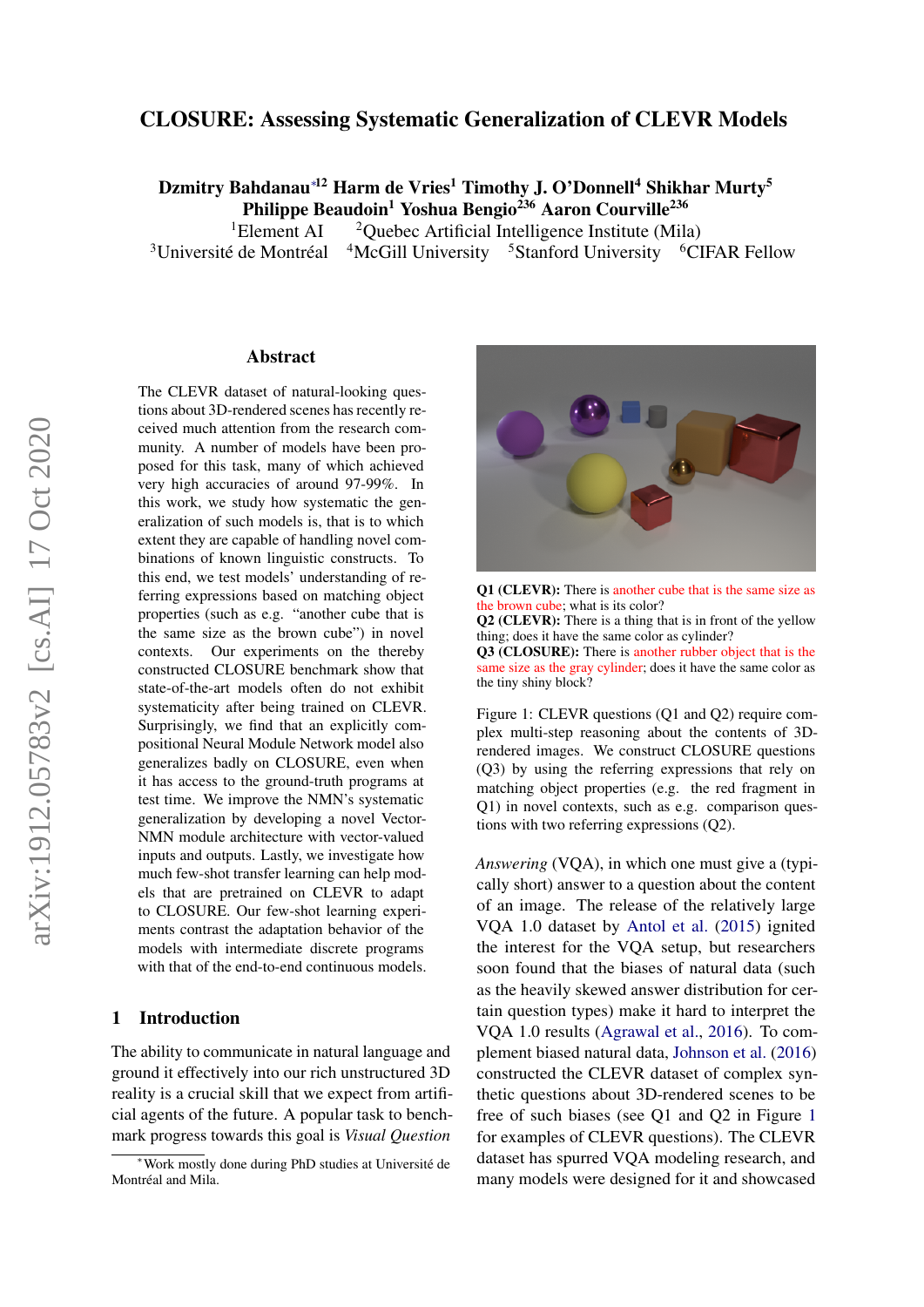using it [\(Santoro et al.,](#page-9-0) [2017;](#page-9-0) [Perez et al.,](#page-9-1) [2017a;](#page-9-1) [Johnson et al.,](#page-8-3) [2017;](#page-8-3) [Hudson & Manning,](#page-8-4) [2018;](#page-8-4) [Mascharka et al.,](#page-9-2) [2018\)](#page-9-2)

The high complexity and diversity of CLEVR questions and the reported 97-99% accuracies may lead to the impression that these high-performing models are capable of answering any possible question that uses the same linguistic constructs as in CLEVR. Such an intuitive expectation corresponds to the concept of *systematicity* [\(Fodor & Pylyshyn,](#page-8-5) [1988\)](#page-8-5), which characterizes the ability of humans to interpret arbitrary combinations of known primitives. One can argue that systematicity is also a highly desirable property for AI systems. For example, suppose you refer to an object by relating its appearance to another object, as in "the object that is the same size as the brown cube". If a CLEVRtrained model understands such a referring expression, it is likely that you will expect this model to understand it in other, more complex contexts. This includes cases in which such an expression is embedded in a more complex referring expression, e.g. "the cylinder to the left of the object that is the same size as the brown cube", or is logically combined with another expression, e.g. "either cubes or objects that are the same size as the brown cube". For learning-based systems, unless the training distribution uniformly covers all sensible compositions of interest (which is nearly impossible to achieve for natural data), systematicity requires a particular kind of out-of-distribution generalization, whereby the test distribution is different from the training one but follows the same rules of semantic and syntactic composition. Such *systematic generalization* of modern neural models has been recently studied in the context of artificial sequence transduction and VQA tasks [\(Lake & Baroni,](#page-8-6) [2018;](#page-8-6) [Bahdanau](#page-8-7) [et al.,](#page-8-7) [2019\)](#page-8-7), the latter done in a setup that is much simpler and less diverse than CLEVR.

In this work, we perform a case-study of how systematic CLEVR-trained models are in their generalization capabilities. In doing so, we seek to provide important context to the near-perfect CLEVR accuracies that are measured by the usual methodology, as well as to contribute to the literature on systematic generalization. The specific aspect of systematicity that we analyze is the one exemplified in the previous paragraph: the ability to interpret known ways of referring to objects in arbitrary contexts. We focus on the *matching referring expressions* (see e.g. "another cube that it is the same

<span id="page-1-0"></span>

Figure 2: Programs P1, P2, P3 that define the groundtruth meaning for the questions Q1, Q2 and Q3 in Figure [1.](#page-0-0) The fragments in red correspond to the matching REs in the respective questions.

size as the brown cube" in Figure [1\)](#page-0-0) that require the object (or objects) to match another object in terms of a property, such as the size, the color, the material or the shape. We construct 7 CLOSURE tests with questions that highly overlap with the CLEVR ones and yet have zero probability under the CLEVR data distribution (see the Q3 in Figure [1](#page-0-0) for an example from one such test), aiming to cover the contexts in which property matching is not used to refer to objects in the original CLEVR. We call the resulting benchmark CLOSURE referring to the underlying idea of taking a closure (in the mathematical sense) of CLEVR questions under the operation of referring expression substitution and keeping those questions that are similar enough to the original ones.

We evaluate a number of different CLEVRtrained models on CLOSURE, including end-toend differentiable ones, like FiLM [\(Perez et al.,](#page-9-1) [2017a\)](#page-9-1) and MAC [\(Hudson & Manning,](#page-8-4) [2018\)](#page-8-4), and models using intermediate symbolic programs, like Neuro-Symbolic VQA (NS-VQA, [Yi et al.](#page-9-3) [\(2018\)](#page-9-3)) and the variety of Neural Module Networks (NMN, [Andreas et al.](#page-8-8) [\(2016\)](#page-8-8)) proposed by [Johnson et al.](#page-8-3) [\(2017\)](#page-8-3). We show that all aforementioned models often struggle on CLOSURE questions. For models using symbolic programs, such as NS-VQA and NMN, we observe a generalization gap in the performance of their neural sequence-to-sequence program generators [\(Sutskever et al.,](#page-9-4) [2014;](#page-9-4) [Bahdanau](#page-8-9) [et al.,](#page-8-9) [2015\)](#page-8-9). Furthermore, NMNs often exhibit poor generalization even when the ground-truth programs are provided. This result is remarkable given that the original motivation for NMNs is to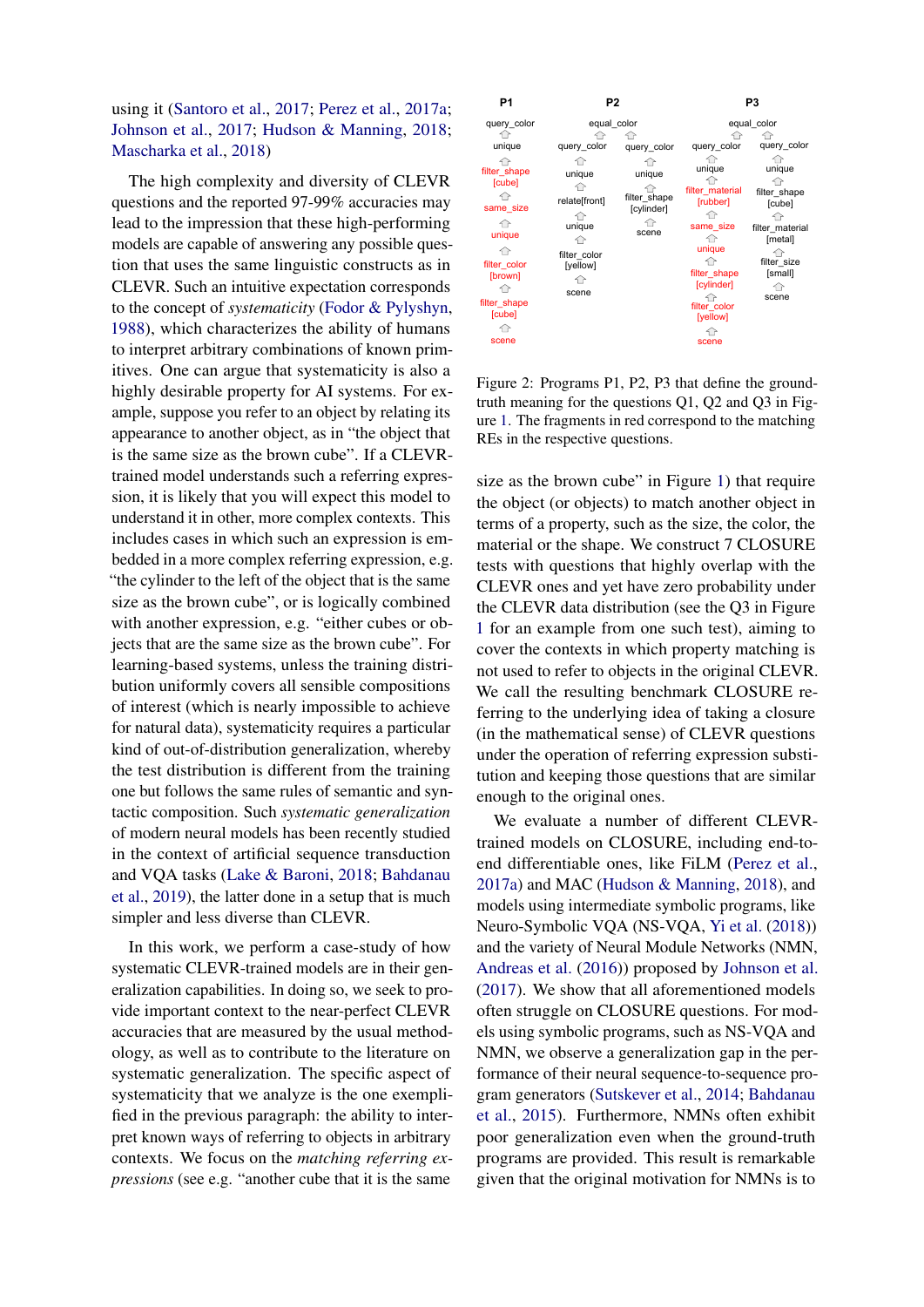decompose the model into components that can be recombined arbitrarily. To improve the NMN's generalization, we develop a new Vector-NMN module with a vector-valued (as opposed to tensor-valued) inputs and outputs. We show that the Vector-NMN modules perform much better than prior work when assembled in configurations that are different from the training ones. Lastly, we complement our zeroshot systematic generalization analysis with a fewshot transfer learning study and contrast the fewshot adaptation behavior of models with and without symbolic programs.

# 2 CLOSURE: A Systematic Generalization Benchmark for CLEVR

Analysis of CLEVR The key source of diversity and complexity in CLEVR questions is how objects of interest are referred to. We call a noun phrase a *referring expression* (RE) when it refers to an object or a set of objects, themselves called *referents*. We distinguish three kinds of REs that occur in CLEVR: simple REs, complex REs and logical REs. A *simple RE* is a noun that is (optionally) modified by one or more adjective, e.g. "the big red cube" or "yellow shiny spheres". In *Complex REs*, a relative clause (in square brackets in all examples below) is used to modify the noun (possibly in addition to adjectives):

the cube [that is left of  $\langle RE \rangle$ ], (1)

big cubes [that are the same color as  $\langle RE \rangle$ ]. (2)

Here,  $\langle RE \rangle$  is the *embedded RE*, which can be either simple or also complex. Complex REs in CLEVR can be *spatial* (Example [1\)](#page-2-0) or rely on matching objects' properties (Example [2\)](#page-2-1). We will call the latter *matching REs*. The RE's type is determined by whether a *spatial predicate* ("is left of  $\langle RE \rangle$ ", "is right of  $\langle RE \rangle$ ", ...) or a *matching predicate* ("is the same size as  $\langle RE \rangle$ ", "is the same color as  $\langle RE \rangle$ ", ...) is used to construct the relative clause.[1](#page-2-2) In *Logical REs*, two REs (Example [3\)](#page-2-3) or two prepositional phrases (Example [4\)](#page-2-4) are combined using "and" or "or":

[balls] or [red blocks behind the cylinder], (3) a cylinder that is [left of the brown ball]

and [in front of the tiny block] (4)

The second most important axis of variation in CLEVR is what kind of question is asked about the referents. CLEVR includes existence, counting, attribute and object comparison questions, see examples below:

- (existence) Is there a small cyan object?
- (counting) How many purple things are behind the cylinder?
- (attribute) What material is the big ball?
- (comparison) Do the red thing and the big thing have the same shape?

In existence, counting and attribute questions there is one top-level RE, whereas comparison questions contain two top-level REs.

CLOSURE questions We have constructed the CLOSURE dataset by generating new CLEVR-like questions with matching predicates. To this end, we analyzed the composition of CLEVR and found a number of question templates in which a spatial predicate could be seamlessly substituted for a matching one. We focused on 7 cases where such substitution was possible and where it yielded questions that were not possible under CLEVR's original data distribution. Below, we describe and give examples of each of the resulting 7 CLOSURE tests. For a more technical explanation of the question generation procedure we refer the reader to Appendix [F.](#page-11-0)

<span id="page-2-1"></span><span id="page-2-0"></span>The **embed spa mat** test contains existence questions with a matching RE that has an embedded spatial RE, e.g:

• Is there a cylinder that is the same material as the object to the left of the blue thing?

Here, a spatial RE "the object to the left of the blue thing" is embedded in a matching RE "a cylinder that is the same material ...". Note, that in original CLEVR matching REs can only contain simple embedded REs. A closely related test is **embed mat spa**, in which the top-level RE is spatial and the embedded one uses property matching:

<span id="page-2-3"></span>• Is there a thing behind the cube that is the same color as the ball?

<span id="page-2-4"></span>In **compare mat** and **compare mat spa** tests we focus on models' ability to understand matching REs in comparison questions:

<span id="page-2-2"></span><sup>&</sup>lt;sup>1</sup>Note that the original paper by [\(Johnson et al.,](#page-8-2) [2016\)](#page-8-2) these are called "spatial relationships" and "same-attribute relationships"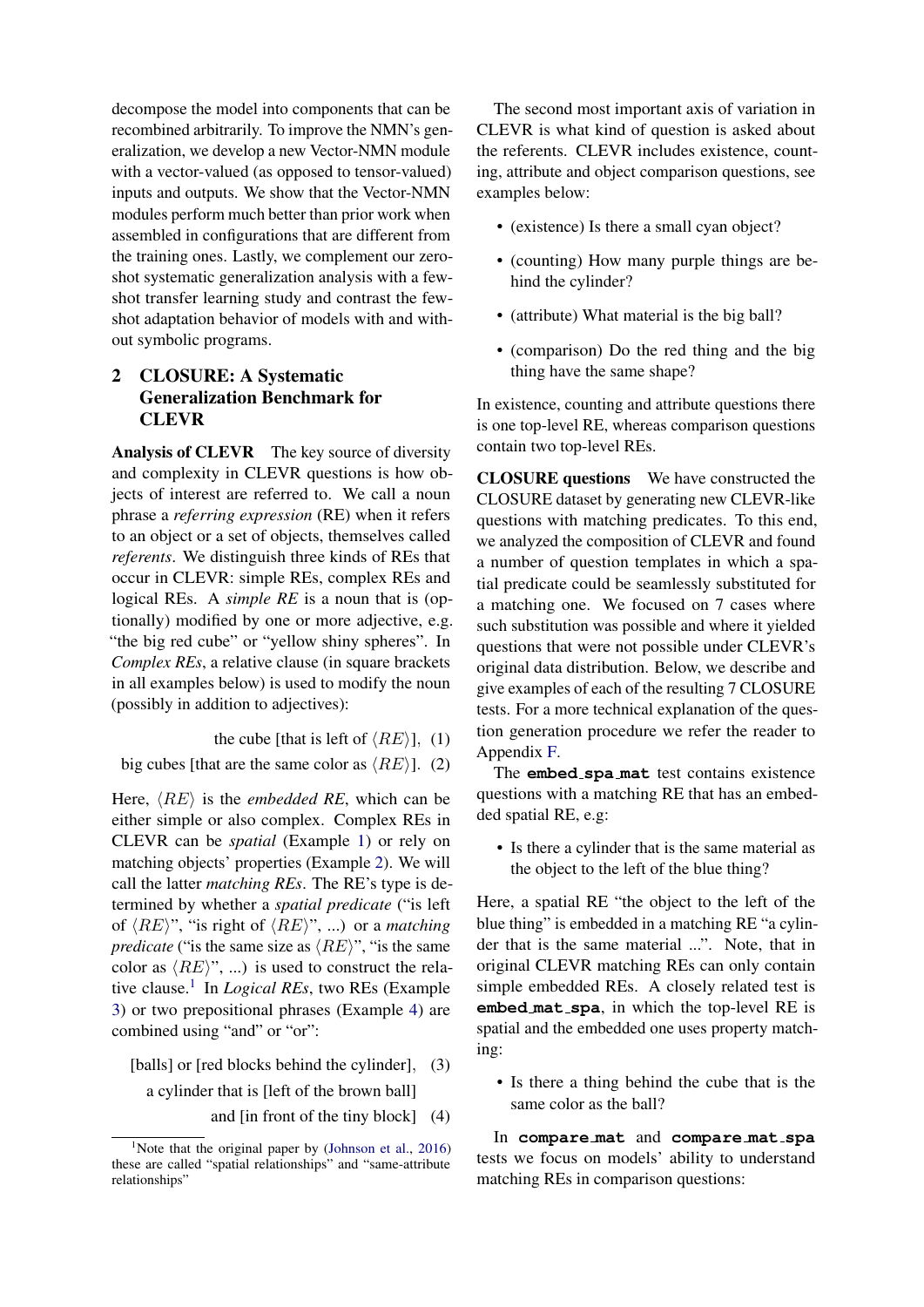- There is another small cylinder that is the same material as the small cyan cylinder; does it have the same color as the block?
- There is another cube that is the same material as the gray cube; does it have the same size as the metal thing to the right of the tiny gray cube?

The comparison questions in CLEVR only use spatial REs, hence compare mat and compare mat spa require models to recombine known constructs (that is the matching REs and the comparison questions) in a novel way. The two tests differ in whether the second RE is simple (compare mat) or spatial (compare\_mat\_spa).

The remaining three CLOSURE tests assess models' understanding of matching predicates in logical REs. The **or mat** and **or mat spa** questions require counting referents for a logical "or" of two REs, one of which uses property matching:

- How many things are cubes or cylinders that are the same size as the red object?
- How many things are objects that are in front of the blue thing or small metallic things that are the same color as the rubber block?

The or mat spa test differs from the or mat one in that the second RE is also a complex one. The **and mat spa** test contains attribute questions in which the RE involves a logical "and" of a spatial and a matching predicate:

• What is the color of the thing that is to the left of the red cylinder and is the same size as the red block?

All the three tests presented above contain questions that are impossible under CLEVR's original data distribution, as logical REs in CLEVR only employ spatial predicates.

To construct CLOSURE questions and to compute the ground-truth answers we generated symbolic programs in the functional domain-specific language (DSL) that is CLEVR is based on. See Figure [2](#page-1-0) for example programs P1 and P2. Another usecase for groundtruth programs is to bootstrap learning in models that internally use programs as representations of questions' meanings, such e.g. NMNs. We refer the reader to Appendix [A](#page-10-0) for a description of the DSL and a detailed analysis of how CLOSURE programs different from the CLEVR ones.

Dataset statistics We release a validation set, a test set and a small training set for few-shot learning investigations. The validation and test sets contain 3600 questions about the respective nonoverlapping subsets of CLEVR validation images per each CLOSURE test. The training questions (36 per CLOSURE test) are asked about training images from CLEVR. The data is available at https://zenodo.org/record/3634090#.Xjc3R3VKi90

### <span id="page-3-0"></span>3 Models

We experiments with a number of existing models, as well as with a novel Vector-NMN neural module that we employ in the context of the NMN paradigm. Throughout this section we use capital letters for matrix- or tensor-shaped parameters of all models and small letters for the vector-valued ones. The symbols in equations that are not otherwise defined stand for trainable parameters (in particular this covers weight matrices  $W, W_1, U, \ldots$ and bias vectors  $b, b_1, \ldots$ ). We use  $*$  to denote convolution as well as to inform the reader that the symbols on the left and right sides of the operator are a 4D and a 3D tensor respectively.  $\odot$  and  $\oplus$ are used to denote feature-wise multiplication and addition for the case where one argument is a 3D tensor and another is a vector. The respective operation is applied independently to all sub-vectors of the tensor-valued argument obtained by fixing its first two indices (the approach known as "broadcasting"). We use square brackets  $[x; y]$  to denote tensor concatenation performed along the last axis.

#### 3.1 End-to-End Differentiable Models

The most generic method that we consider is Feature-wise Linear Modulation (FiLM) by [Perez](#page-9-5) [et al.](#page-9-5) [\(2017b\)](#page-9-5). In this approach, an LSTM recurrent network transforms the question  $q$  into biases  $\beta$  and element-wise multipliers  $\gamma$ :  $[\gamma; \beta] =$  $W \cdot LSTM(q) + b$ . These so-called FiLM coefficients are then applied in the blocks of a deep residual convolutional network [\(He et al.,](#page-8-10) [2016\)](#page-8-10). A FiLM-ed residual block takes a tensor-valued input  $h_{in}$  and performs the following computation upon it:

$$
\tilde{h} = BN(W_2 * R(W_1 * h_{in} \oplus b_1) \oplus b_2), \quad (5)
$$

$$
h_{out} = R(h_{in} + \gamma \odot \tilde{h} \oplus \beta), \quad (6)
$$

where  $R$  stands for the Rectified Linear Unit,  $BN$ denotes batch normalization [\(Ioffe & Szegedy,](#page-8-11) [2015\)](#page-8-11). Several such blocks are stacked together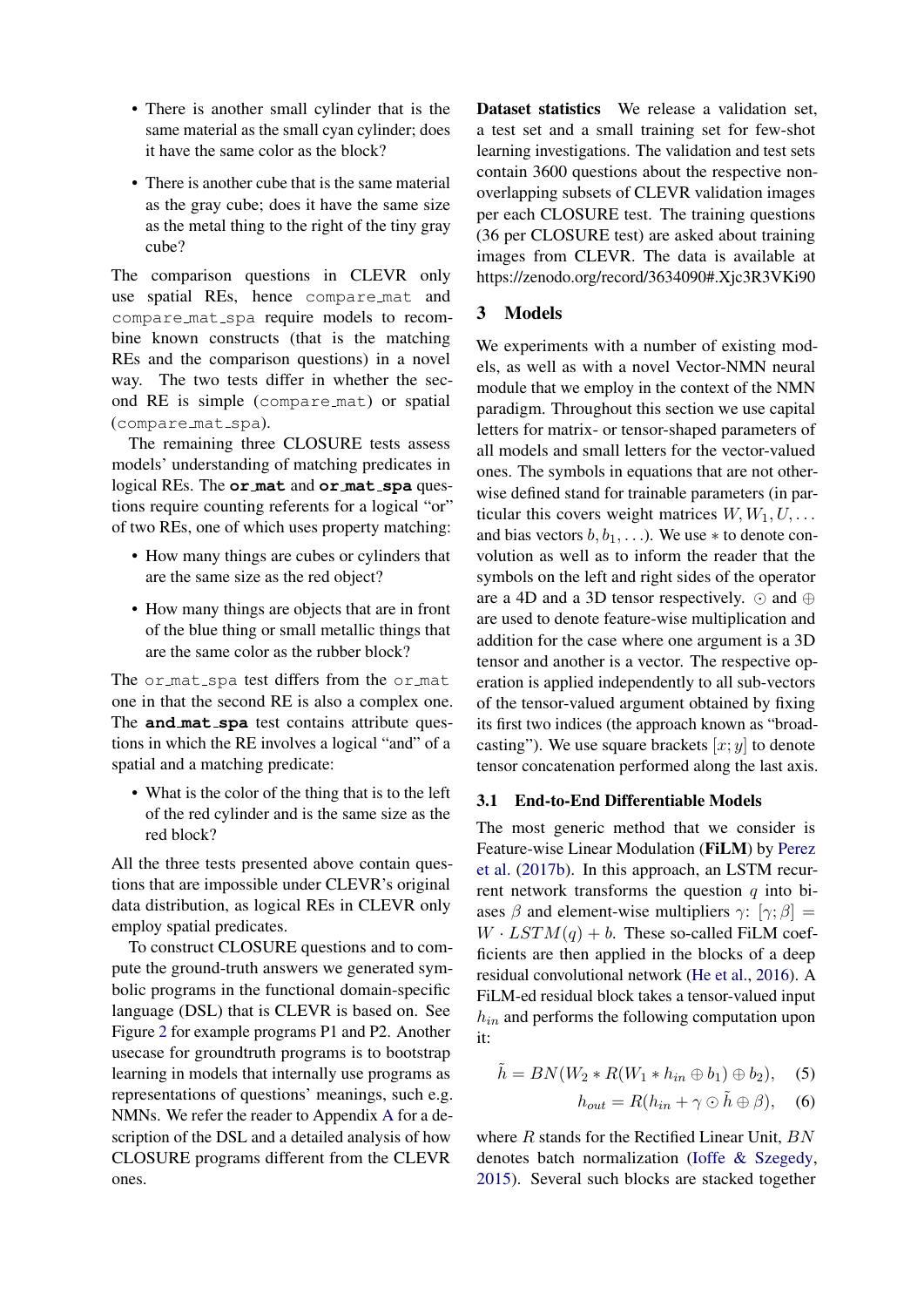and applied to a 3D feature tensor  $h_x$  that is produced by several layers of convolutions, some of them pretrained. The FiLM-ed network thus processes the input image  $x$  in a manner that is modulated by the question  $q$ . Despite its simplicity, FiLM achieves a remarkably high reported accuracy of 97.7% on the CLEVR task. A more advanced model that we include in our evaluation is Memory-Attention-Composition (MAC, see Appendix [B](#page-10-1) for description) by [Hudson & Manning](#page-8-4) [\(2018\)](#page-8-4).

#### 3.2 Modular and Symbolic Approaches

In addition to the end-to-end differentiable models, we experiment with methods based on intermediate structured symbolic meaning representations. We adhere to the common practice of using programs expressed in the CLEVR DSL as such representations, although in principle logical formulae or other formalisms from the field of formal semantics could be used for this purpose. If a symbolic *execution engine* for the programs is available, the task of VQA can be reduced to parsing the question and the image into a program and a symbolic scene representation respectively. This has already been proposed by [Yi et al.](#page-9-3) [\(2018\)](#page-9-3) under the name Neural-Symbolic VQA (NS-VQA) with a reported CLEVR accuracy of 99.8%. This excellent performance, however, is achieved by relying heavily on the prior knowledge about the task, meaning that applying NS-VQA in conditions other than CLEVR could require significantly more adaptation and data collection than needed for the more generic methods, such as FiLM and MAC.

Intermediate symbolic programs can also be used without apriori knowledge of the semantics of the symbols, in which case the execution engine for the programs is either fully or partially learned. In the Neural Module Network (NMN) paradigm, proposed by [Andreas et al.](#page-8-8) [\(2016\)](#page-8-8), the meanings of symbols are represented in the form of trainable neural modules. Given a program, the modules that correspond to the program's symbols are retrieved and composed following the program's structure. Formally, a program in CLEVR DSL can be represented as a  $(P, L, R)$  triple, where  $P = (p_1, p_2, \dots, p_T)$  is the sequence of function tokens<sup>[2](#page-4-0)</sup>,  $L = (l_1, ..., l_T)$  and  $R = (r_1, ..., r_T)$ are the indices of the left and right arguments for

each function call respectively (some DSL functions only take one or zero arguments, in which case the respective  $r_i$  and  $l_i$  are undefined). Using this formalism, a step of the NMN computation can be expressed as follows:

$$
h_i = \begin{cases} M_{p_i}(h_x), & \text{arity}(p_i) = 0, \\ M_{p_i}(h_x, h_{l_i}), & \text{arity}(p_i) = 1, \\ M_{p_i}(h_x, h_{l_i}, h_{r_i}), & \text{arity}(p_i) = 2. \end{cases}
$$
 (7)

Here,  $M_{p_i}$  is the neural module corresponding to the function token  $p_i$  and  $h_i$  is its output, while  $h<sub>x</sub>$  is a tensor representing the image. Similar to MAC, the output  $h_T$  of the last module is fed to the classifier, after which the modules are jointly trained by backpropagating the classifier's loss. To produce the programs for NMN training and usage a *program generator* can be pretrained with a small seed set of (question, program)-pairs and then finetuned, e.g. with REINFORCE [\(Hu et al.,](#page-8-12) [2017;](#page-8-12) [Johnson et al.,](#page-8-3) [2017\)](#page-8-3), on the rest of the dataset, using only (image, question, answer)-triplets as supervision. The programs produced by such a program generator can then be used at test time, meaning that after training the complete model takes the same inputs as end-to-end continuous models, such as FiLM and MAC.

The first NMN model that we consider is the one proposed by [Johnson et al.](#page-8-3) [\(2017\)](#page-8-3), in which residual blocks [\(He et al.,](#page-8-10) [2016\)](#page-8-10) are used as neural modules  $M_{p_i}$ . For example, modules corresponding to functions of arity 2, (such as e.g. "and", "equal\_color", etc.), perform the following computation in their approach:

$$
\tilde{h} = R(W_1 * [h_{l_i}; h_{r_i}]), \quad (8)
$$

$$
h_i = R(W_3 * R(W_2 * \tilde{h} \oplus b_2) \oplus b_3 + \tilde{h}).
$$
 (9)

Note that the module described above does not use the image representation  $h_x$  as an input; only the  $M_{scene}$  module—the root node in all CLEVR programs—does so.

Our preliminary experiments showed that such modules often perform much worse when assembled in novel combinations. We hypothesized that this could be due to the fact that high-capacity 3D tensors  $h_i$  are used in this model as the interface between modules. In order to test this hypothesis, we have designed a new module with a lowerdimensional vector output. We will henceforth refer to the module by [Johnson et al.](#page-8-3) [\(2017\)](#page-8-3) and our new module as Tensor-NMN and Vector-NMN respectively. The computation of our Vector-NMN

<span id="page-4-0"></span><sup>&</sup>lt;sup>2</sup>In this work we treat composite functions like e.g. "filter\_color[brown]" as standalone ones, not as "filter\_color" parameterized by "brown".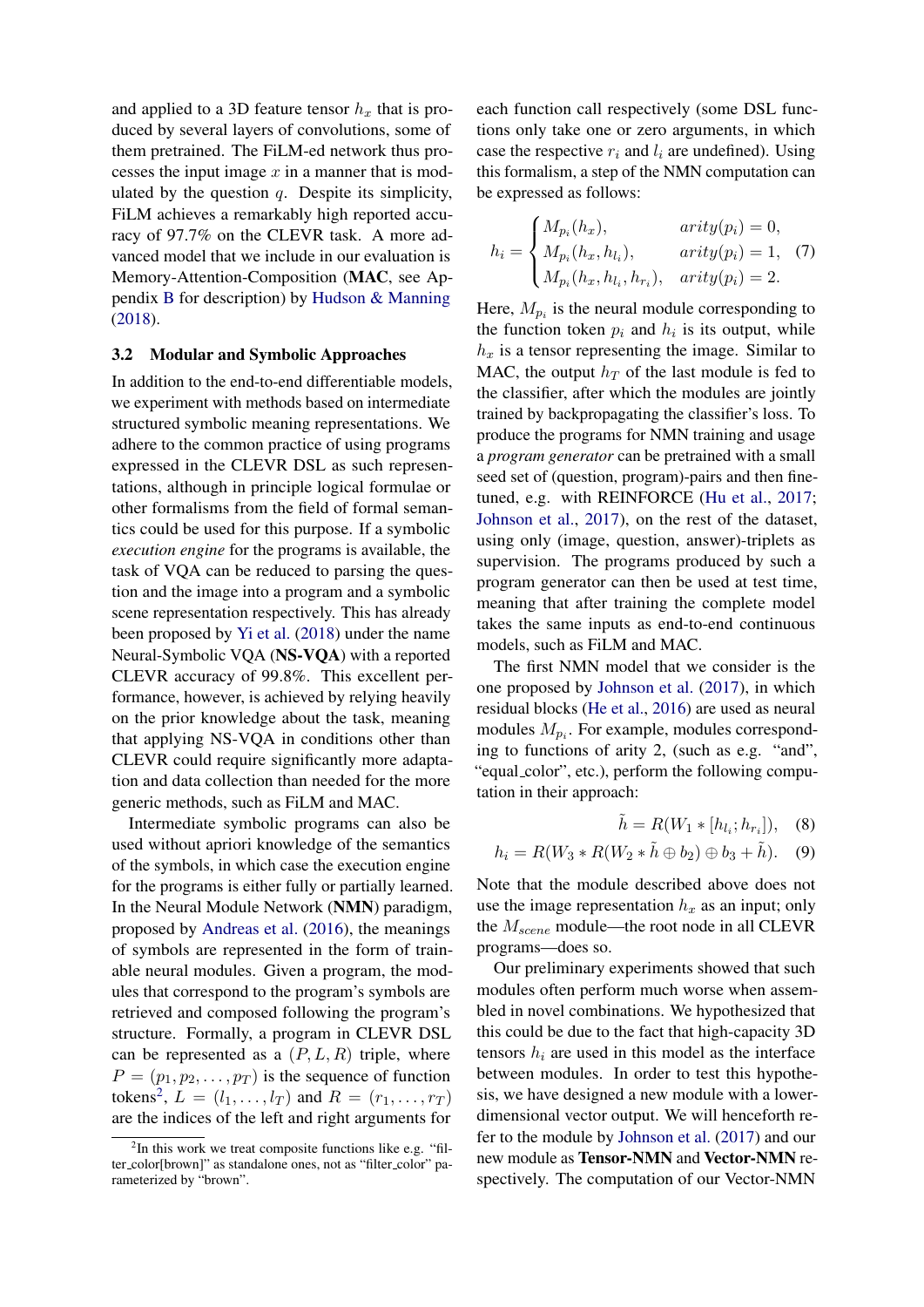<span id="page-5-3"></span>

Figure 3: Zero-shot accuracy of all models on the 7 CLOSURE tests. For each model and test, the white bar in the background is the model's accuracy on the closest CLEVR questions. The hatching used for "GT- ..." models indicates that we used the ground-truth programs at test time.

is inspired by the FiLM approach to conditioning residual blocks on external inputs:

$$
\tilde{h}_1 = R(U_1 * (\gamma_1 \odot h_x \oplus \beta_1)), \qquad (10)
$$

$$
\tilde{h}_2 = R(U_2 * (\gamma_2 \odot \tilde{h}_1 \oplus \beta_2) + h_x), \qquad (11)
$$

$$
h_i = \text{maxpool}(\tilde{h}_2), \qquad (12)
$$

where "maxpool" denotes max pooling of the 3Dtensor across all locations. Note that each Vector-NMN module also takes the image feature tensor  $h_x$  as the input, unlike Tensor-NMN. The above equations describe a 1-block version of Vector-NMN, but in general several FiLM-ed residual blocks described by Equations [10](#page-5-0) and [11](#page-5-1) can be stacked prior to the pooling. The FiLM coefficients  $\beta_1$ ,  $\beta_2$ ,  $\gamma_1$  and  $\gamma_2$  are computed by 1-hidden-layer MLPs from the concatenation  $h_c = [e(p_i); h_{l_i}; h_{r_i}]$ of the embedding  $e(p_i)$  of the function token  $p_i$  and the module inputs  $h_{l_i}$  and  $h_{r_i}$ :

$$
[\beta_k, \tilde{\gamma_k}] = W_2^k (R(W_1^k h_c + b_1^k) + b_2^k), \quad (13)
$$

$$
\gamma_k = 2 \tanh(\tilde{\gamma}_k) + 1. \quad (14)
$$

The tanh nonlinearity in Equation [14](#page-5-2) was required to achieve stable training. Unlike in Tensor-NMN, the convolutional filters  $U_1$  and  $U_2$  are reused among all modules. To make this possible, we feed zero vectors instead of  $h_{r_i}$  or  $h_{l_i}$  when the function  $p_i$  takes less than two inputs.

### 4 Experiments

We use the original implementation for FiLM and Tensor-NMN and train these models with the hyperparameter settings suggested by the authors. For the MAC model, we use a reimplementation that is close to the original one. We report results for a 2-block version of Vector-NMN, as our preliminary experiments on the original CLEVR dataset

<span id="page-5-4"></span>

Figure 4: The accuracies for NS-VQA, PG-Vector-NMN and MAC after finetuning on 36 examples from each CLOSURE family. The background white bar is the model's accuracy on the closest CLEVR questions. The yellow horizontal line denotes the model's accuracy before fine-tuning. The hatching indicates the use of ground-truth programs at the fine-tuning stage.

<span id="page-5-1"></span><span id="page-5-0"></span>showed that it performs better than the 1-block version. For all models that rely on symbolic programs, i.e. NS-VQA and the NMNs, we use a standard seq2seq model with an attention mechanism [\(Bahdanau et al.,](#page-8-9) [2015\)](#page-8-9) as the program generator. We report results for program generators trained with on the (question, program)-pairs from all 700k CLEVR examples. In addition to evaluating the NMNs with the predicted programs, we also measure their performance when the ground-truth programs are given at test time. For the latter setting, we prepend GT to the model's name (as in GT-Vector-NMN), as opposed to prepending PG (as in PG-Vector-NMN). All numbers that we report are averages over 5 or 10 runs. Where relevant, we also report the standard deviation  $\sigma$  in the form of  $\pm \sigma$  or as a vertical black bar in figures. A detailed tabular presentation of the results is available in Appendix [C.](#page-10-2) For exact training settings and hyperparameters we refer the reader to Appendix [G.](#page-13-0)

#### <span id="page-5-2"></span>4.1 Zero-shot Generalization

In our first set of experiments, we assess zeroshot systematic generalization of models trained on CLEVR by measuring their performance on the CLOSURE tests. To put these results in context, for each model and test we measure the model's performance on validation questions from CLEVR that are most similar to the given test's questions. For example, consider the embed\_spa\_mat questions in which a spatial RE is embedded in a matching RE, such as "Is there a big blue metal thing that is the same shape as the rubber object behind the blue shiny object?". To establish a baseline for this test, we used existence questions where a spatial RE was embedded in another spatial RE, such as "Is there a big blue metal thing that is behind the rub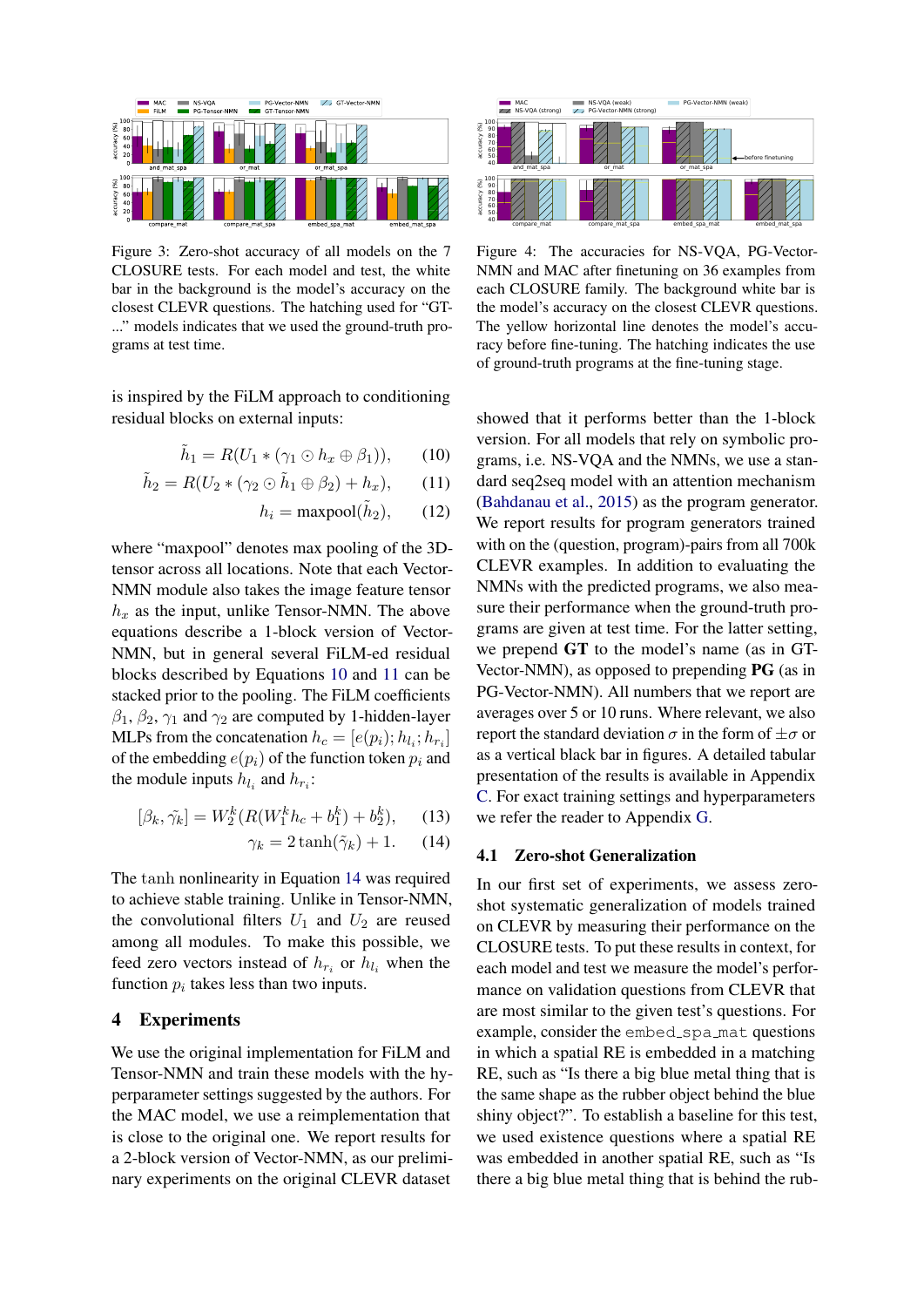ber object behind the blue shiny object?" (notably, all models were accurate on  $> 98\%$  of such questions). The gap between the model's performance on baseline questions and the model's performance on a CLOSURE test is indicative of how systematic the model's generalization behavior is. See Appendix [F](#page-11-0) for more details on baseline questions.

The results are reported in Figure [3.](#page-5-3) One can clearly see that most models perform significantly worse on most CLOSURE tests compared to their accuracies on the respective baseline questions. A notable exception is embed\_spa\_mat, on which all models perform quite well. Among generic models, MAC consistently fares better than FiLM, albeit the former still loses 15% to 35% of its baseline accuracy in 6 out of 7 tests. Surprisingly, the NS-VQA model, whose only learnable component is a program generator, generalizes outright badly on tests that involved logical references, and also shows significant deterioration compared to baseline questions on other tests. This lack of systematic generalization in program generation also strongly affects performances of the two NMN models that we considered (PG-Vector-NMN and PG-Tensor-NMN). Interestingly, even given the ground-truth programs at test-time, Tensor-NMN modules perform worse on CLOSURE questions than on the respective baseline questions in 6 tests out of 7 (see GT-Tensor-NMN results). In contrast, our proposed Vector-NMN module generalizes much better, matching its baseline performance almost always, with a notable exception of the and mat spa test. We conduct an additional investigation to better understand why Vector-NMN outperforms Vector-NMN. These extra results (Appendix [H\)](#page-13-1) suggest that the max-pooling operation, which turns the Vector-NMN's output from a tensor into a vector, plays a key role in the module's improved generalization performance.

#### 4.2 Few-shot transfer learning

The results above show that inductive biases of existing models are often insufficient for zero-shot systematic generalization measured by CLOSURE. A natural question to ask in these circumstances is whether just a few examples would be sufficient to correct the models' extrapolation behavior. To answer this question, we finetune MAC, PG-Vector-NMN and NS-VQA models that are pretrained on CLEVR using 36 examples from each CLOSURE family, for a total of 252 new examples. For PG-

Vector-NMN and NS-VQA we consider two finetuning scenarios: one where the programs are provided for new examples and one where they are not given and must be inferred. To infer programs, we use a basic REINFORCE-based program induction approach [\(Johnson et al.,](#page-8-3) [2017;](#page-8-3) [Hu et al.,](#page-8-12) [2017\)](#page-8-12). We will refer to the two said scenarios as strong and weak supervision respectively. To get the best finetuning performance, we oversample 300 times the 252 training CLOSURE examples, add them to the CLEVR training set and train on the resulting mixed dataset. Just like in zero-shot experiments, we consider the model's performance on the closest CLEVR questions as the systematic generalization target.

The few-shot results, reported in Figure [4,](#page-5-4) show that as few as 36 examples from each family can significantly improve CLOSURE performance for all models. A notable exception from this general observation is the and mat spa question family, on which weakly supervised program induction for NS-VQA and PG-Vector-NMN most often did not work. We analyzed this case in detail and found that the appropriate programs for and mat spa would typically have a very low probability, and hence were never sampled in our REINFORCEbased program search.

The impact of 36 examples varies widely depending on the model and test. Models using symbolic programs reached the target performance in 6 tests out of 7. On the contrary, for MAC a gap of 5% to 20% between its CLOSURE and target accuracies remained on all tests, except for the embed\_spa\_mat test that MAC handled well even without fine-tuning. Notably, unlike the models relying on weakly-supervised program induction, MAC benefited greatly from fine-tuning on the challenging and mat spa test. Besides, MAC's and PG-Vector-NMN's absolute performance on or mat and or mat spa are comparable.

#### 5 Related Work

Several related generalization tests that were proposed for CLEVR and other VQA datasets differ from CLOSURE in what they aim to measure and/or how they were constructed. The Compositional Generalization Test (CoGenT) from the original paper by [Johnson et al.](#page-8-2) [\(2016\)](#page-8-2) restricts the colors that cubes and cylinders can have in the training set images and inverts this restriction during the test time. By its design, CoGenT evalu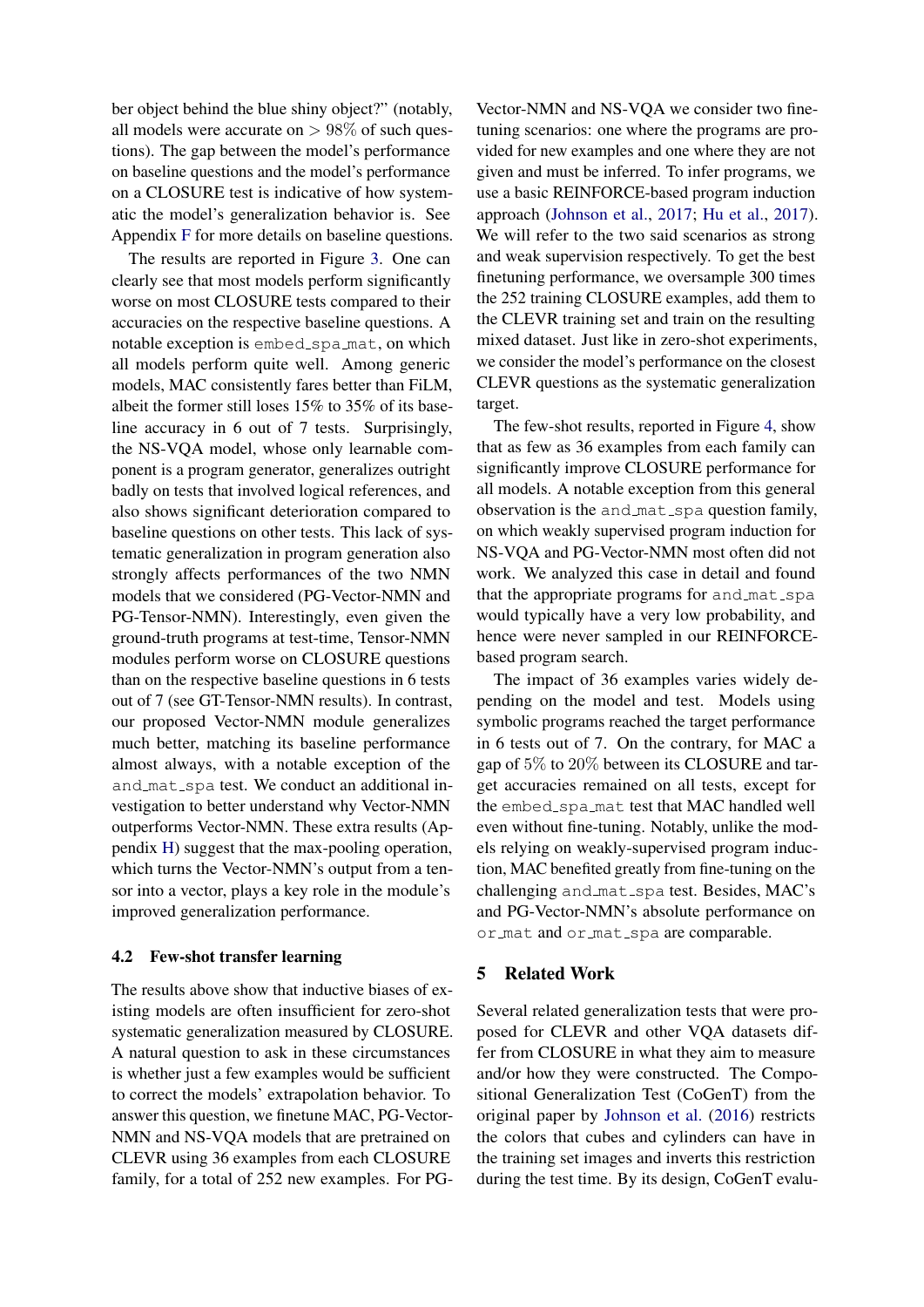ates how robust a model is to a shift in the image distribution. On the contrary, in CLOSURE the image distribution remains the same at test time, but the question distribution changes to contain novel combinations of linguistic constructs from CLEVR. The generalization splits from the Shape-World platform [\(Kuhnle & Copestake,](#page-8-13) [2017\)](#page-8-13) also focus on the difference in the distribution of images, not questions. The CLEVR-Humans dataset was collected by having crowd workers ask questions about CLEVR images [\(Johnson et al.,](#page-8-3) [2017\)](#page-8-3). Some questions from this dataset require reasoning that is outside of the scope of CLEVR, such as e.g. quantification ("Are all the balls small?"). In contrast, CLOSURE requires models to recombine only the well-known reasoning primitives. A compositional C-VQA split was proposed for the VQA 1.0 dataset [\(Agrawal et al.,](#page-8-14) [2017\)](#page-8-14). In C-VQA similar questions must have different answers when they appear in the training and test sets, yet the distributions of questions at training and testing remain similar, unlike CLOSURE.

Perhaps the closest to our work is the SQOOP dataset and the study conducted on it by [Bahdanau](#page-8-7) [et al.](#page-8-7) [\(2019\)](#page-8-7). SQOOP features questions of the form "Is there an X R of Y", where X and Y are object words and R a spatial relation. The authors test whether models can answer all possible SQOOP questions after training on a subset that is defined by holding out most of the  $(X, Y)$  pairs. The methodology of that study is thus very similar to ours, however the specific nature of the generalization split is different. Similarly to our results, [Bahdanau et al.](#page-8-7) [\(2019\)](#page-8-7) report significant generalization gaps for a number of VQA models, with a notable exception of the Tensor-NMN, that generalized perfectly in their study when a tree-like layout was used to connect the modules. We believe our CLOSURE results are an important addition to the SQOOP ones. The specific cause of the aforementioned discrepancies between the two studies is, however, an intriguing question for future work.

As can be clearly seen from the performance of the NS-VQA model, much of the performance drop that we reported can be explained by insufficient systematicity of seq2seq models that we use for program generation. The SCAN dataset [\(Lake & Baroni,](#page-8-6) [2018\)](#page-8-6) and the follow-up works [\(Loula et al.,](#page-9-6) [2018;](#page-9-6) [Bastings et al.,](#page-8-15) [2018\)](#page-8-15) have recently brought much-needed attention to this important issue. Compared to SCAN, CLOSURE

features richer and more natural-looking language, and hence can serve to validate the conclusions drawn in recent SCAN-based studies, e.g. [\(Russin](#page-9-7) [et al.,](#page-9-7) [2019\)](#page-9-7). Concurrently to this work, [\(Hupkes](#page-8-16) [et al.,](#page-8-16) [2019\)](#page-8-16) and [\(Keysers et al.,](#page-8-17) [2020\)](#page-8-17) developed related benchmarks that also test systematicity of neural seq2seq transducers.

Prior work on NMNs features modules that output either attention maps [\(Andreas et al.,](#page-8-8) [2016;](#page-8-8) [Hu et al.,](#page-8-12) [2017,](#page-8-12) [2018\)](#page-8-18) or feature tensors [\(John](#page-8-3)[son et al.,](#page-8-3) [2017\)](#page-8-3). The model by [\(Mascharka et al.,](#page-9-2) [2018\)](#page-9-2) combines modules with both attention- and tensor-valued outputs. Our Vector-NMN generalizes more systematically than its tensor-based predecessor by [Johnson et al.](#page-8-3) [\(2017\)](#page-8-3), while inheriting that model's simplicity, generality and good CLEVR performance.

### 6 Discussion

Our study shows that while models trained on CLEVR are very good at answering questions from CLEVR, their high performance quickly deteriorates when the question distribution features unfamiliar combinations of well-known primitives. We believe that this is an interesting finding, given that CLEVR puts VQA models in very favorable conditions: the training set is large and well-balanced and complex questions are well represented.

While in our zero-shot test of systematic generalization all models fare similarly badly, our few-shot learning study highlights important differences in their behavior. Given few examples, the program-based models either almost perfectly adapt to the target task or completely fail, depending on whether the right programs are found. For end-to-end continuous models back-propagation is always effective in adapting them to the target examples, but the systematic generalization gap is often not fully bridged with a number of examples that is sufficient for the program-based models. An important context for this comparison is that program-based models require seed programs to jump-start the training and are later on constrained to the seed lexicon. It would be highly desirable to combine the strengths of these two types of systems in one model without inheriting any of their limitations, a direction that we would like to explore in our future work.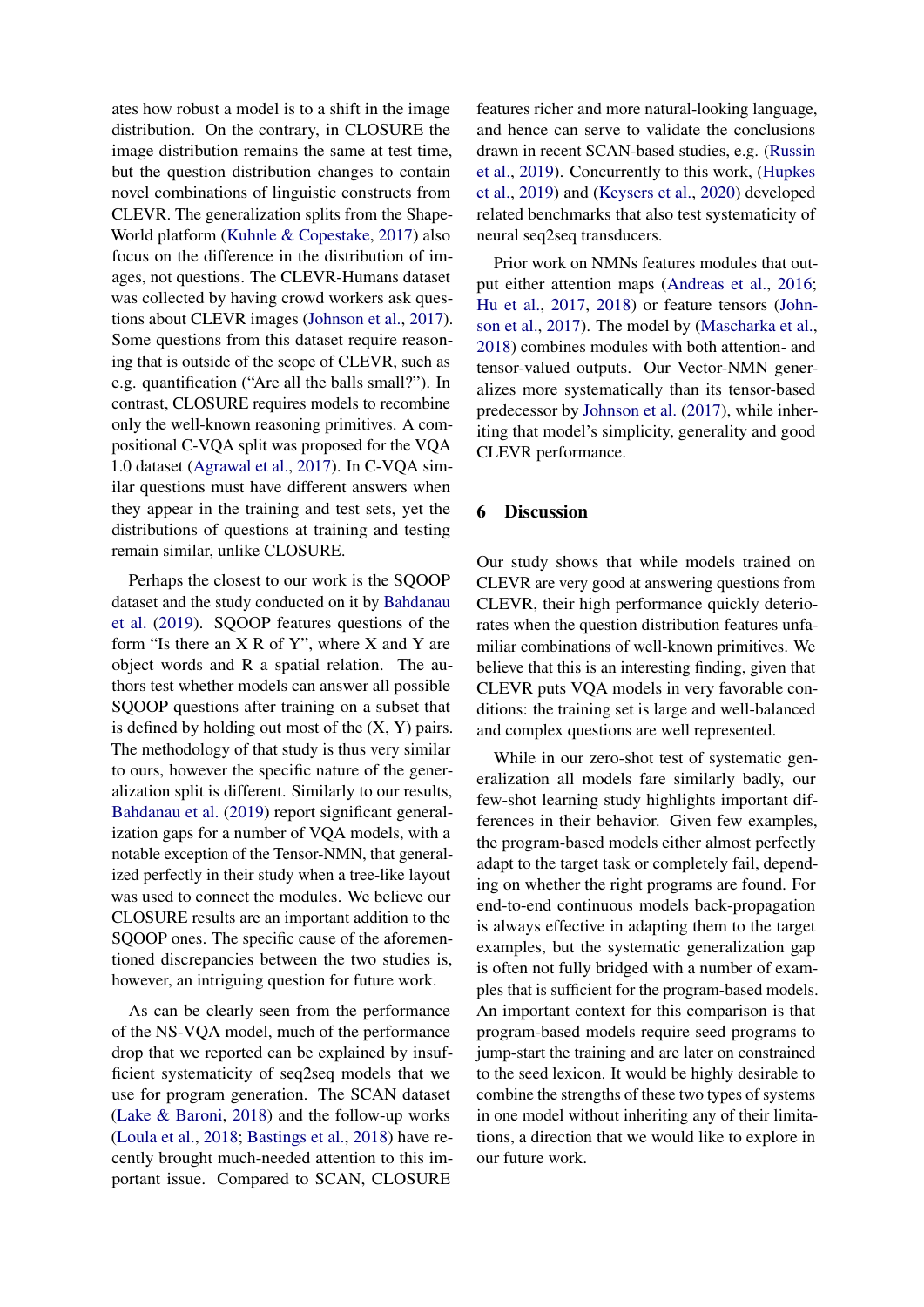#### References

- <span id="page-8-1"></span>Agrawal, A., Batra, D., and Parikh, D. Analyzing the Behavior of Visual Question Answering Models. In *Proceedings of the 2016 Conference on Empirical Methods in Natural Language Processing*, January 2016.
- <span id="page-8-14"></span>Agrawal, A., Kembhavi, A., Batra, D., and Parikh, D. C-VQA: A Compositional Split of the Visual Question Answering (VQA) v1.0 Dataset. *arXiv:1704.08243 [cs]*, April 2017. URL <http://arxiv.org/abs/1704.08243>. arXiv: 1704.08243.
- <span id="page-8-8"></span>Andreas, J., Rohrbach, M., Darrell, T., and Klein, D. Neural Module Networks. In *Proceedings of 2016 IEEE Conference on Computer Vision and Pattern Recognition (CVPR)*, 2016. URL [http://arxiv.](http://arxiv.org/abs/1511.02799) [org/abs/1511.02799](http://arxiv.org/abs/1511.02799).
- <span id="page-8-0"></span>Antol, S., Agrawal, A., Lu, J., Mitchell, M., Batra, D., Lawrence Zitnick, C., and Parikh, D. Vqa: Visual Question Answering. In *Proceedings of the 2015 IEEE International Conference on Computer Vision (CVPR)*, pp. 2425–2433, 2015.
- <span id="page-8-9"></span>Bahdanau, D., Cho, K., and Bengio, Y. Neural Machine Translation by Jointly Learning to Align and Translate. In *International Conference on Learning Representations, ICLR 2015*, 2015.
- <span id="page-8-7"></span>Bahdanau, D., Murty, S., Noukhovitch, M., Nguyen, T. H., Vries, H. d., and Courville, A. Systematic Generalization: What Is Required and Can It Be Learned? In *International Conference on Learning Representations, ICLR 2019*, 2019. URL [https:](https://openreview.net/forum?id=HkezXnA9YX) [//openreview.net/forum?id=HkezXnA9YX](https://openreview.net/forum?id=HkezXnA9YX).
- <span id="page-8-15"></span>Bastings, J., Baroni, M., Weston, J., Cho, K., and Kiela, D. Jump to better conclusions: SCAN both left and right. In *Proceedings of the 2018 EMNLP Workshop BlackboxNLP: Analyzing and Interpreting Neural Networks for NLP*. Association for Computational Linguistics, November 2018. URL [https:](https://www.aclweb.org/anthology/W18-5407) [//www.aclweb.org/anthology/W18-5407](https://www.aclweb.org/anthology/W18-5407).
- <span id="page-8-5"></span>Fodor, J. A. and Pylyshyn, Z. W. Connectionism and cognitive architecture: A critical analysis. *Cognition*, 28(1):3–71, 1988.
- <span id="page-8-10"></span>He, K., Zhang, X., Ren, S., and Sun, J. Deep residual learning for image recognition. In *Proceedings of the IEEE Conference on Computer Vision and Pattern Recognition*, 2016.
- <span id="page-8-12"></span>Hu, R., Andreas, J., Rohrbach, M., Darrell, T., and Saenko, K. Learning to Reason: End-to-End Module Networks for Visual Question Answering. In *Proceedings of 2017 IEEE International Conference on Computer Vision*, April 2017. URL <http://arxiv.org/abs/1704.05526>. arXiv: 1704.05526.
- <span id="page-8-18"></span>Hu, R., Andreas, J., Darrell, T., and Saenko, K. Explainable Neural Computation via Stack Neural Module Networks. In *arXiv:1807.08556 [cs]*, July 2018. URL [http://arxiv.org/abs/1807.](http://arxiv.org/abs/1807.08556) [08556](http://arxiv.org/abs/1807.08556). arXiv: 1807.08556.
- <span id="page-8-4"></span>Hudson, D. A. and Manning, C. D. Compositional Attention Networks for Machine Reasoning. In *Proceedings of the 2018 International Conference on Learning Representations*, February 2018. URL [https://openreview.net/forum?](https://openreview.net/forum?id=S1Euwz-Rb) [id=S1Euwz-Rb](https://openreview.net/forum?id=S1Euwz-Rb).
- <span id="page-8-16"></span>Hupkes, D., Dankers, V., Mul, M., and Bruni, E. The compositionality of neural networks: integrating symbolism and connectionism. *arXiv:1908.08351 [cs, stat]*, August 2019. URL [http://arxiv.](http://arxiv.org/abs/1908.08351) [org/abs/1908.08351](http://arxiv.org/abs/1908.08351). arXiv: 1908.08351.
- <span id="page-8-11"></span>Ioffe, S. and Szegedy, C. Batch Normalization: Accelerating Deep Network Training by Reducing Internal Covariate Shift. In *Proceedings of the 32nd International Conference on Machine Learning, ICML 2015*, 2015. URL [http://jmlr.org/](http://jmlr.org/proceedings/papers/v37/ioffe15.html) [proceedings/papers/v37/ioffe15.html](http://jmlr.org/proceedings/papers/v37/ioffe15.html).
- <span id="page-8-2"></span>Johnson, J., Hariharan, B., van der Maaten, L., Fei-Fei, L., Zitnick, C. L., and Girshick, R. CLEVR: A Diagnostic Dataset for Compositional Language and Elementary Visual Reasoning. In *Proceedings of 2017 IEEE Conference on Computer Vision and Pattern Recognition (CVPR)*, December 2016. arXiv: 1612.06890.
- <span id="page-8-3"></span>Johnson, J., Hariharan, B., van der Maaten, L., Hoffman, J., Fei-Fei, L., Zitnick, C. L., and Girshick, R. Inferring and Executing Programs for Visual Reasoning. In *Proceedings of 2017 IEEE International Conference on Computer Vision, ICCV 2017*, 2017. URL <http://arxiv.org/abs/1705.03633>.
- <span id="page-8-17"></span>Keysers, D., Schärli, N., Scales, N., Buisman, H., Furrer, D., Kashubin, S., Momchev, N., Sinopalnikov, D., Stafiniak, L., Tihon, T., Tsarkov, D., Wang, X., van Zee, M., and Bousquet, O. Measuring Compositional Generalization: A Comprehensive Method on Realistic Data. In *International Conference on Learning Representations*, 2020. arXiv: 1912.09713.
- <span id="page-8-19"></span>Kingma, D. P. and Ba, J. Adam: A Method for Stochastic Optimization. In *Proceedings of the 2015 International Conference on Learning Representations, ICLR 2015*, 2015. URL [http://arxiv.](http://arxiv.org/abs/1412.6980) [org/abs/1412.6980](http://arxiv.org/abs/1412.6980). arXiv: 1412.6980.
- <span id="page-8-13"></span>Kuhnle, A. and Copestake, A. ShapeWorld - A new test methodology for multimodal language understanding. *arXiv:1704.04517 [cs]*, April 2017. URL <http://arxiv.org/abs/1704.04517>. arXiv: 1704.04517.
- <span id="page-8-6"></span>Lake, B. M. and Baroni, M. Generalization without systematicity: On the compositional skills of sequence-to-sequence recurrent networks. In *Proceedings of the 36th International Conference on*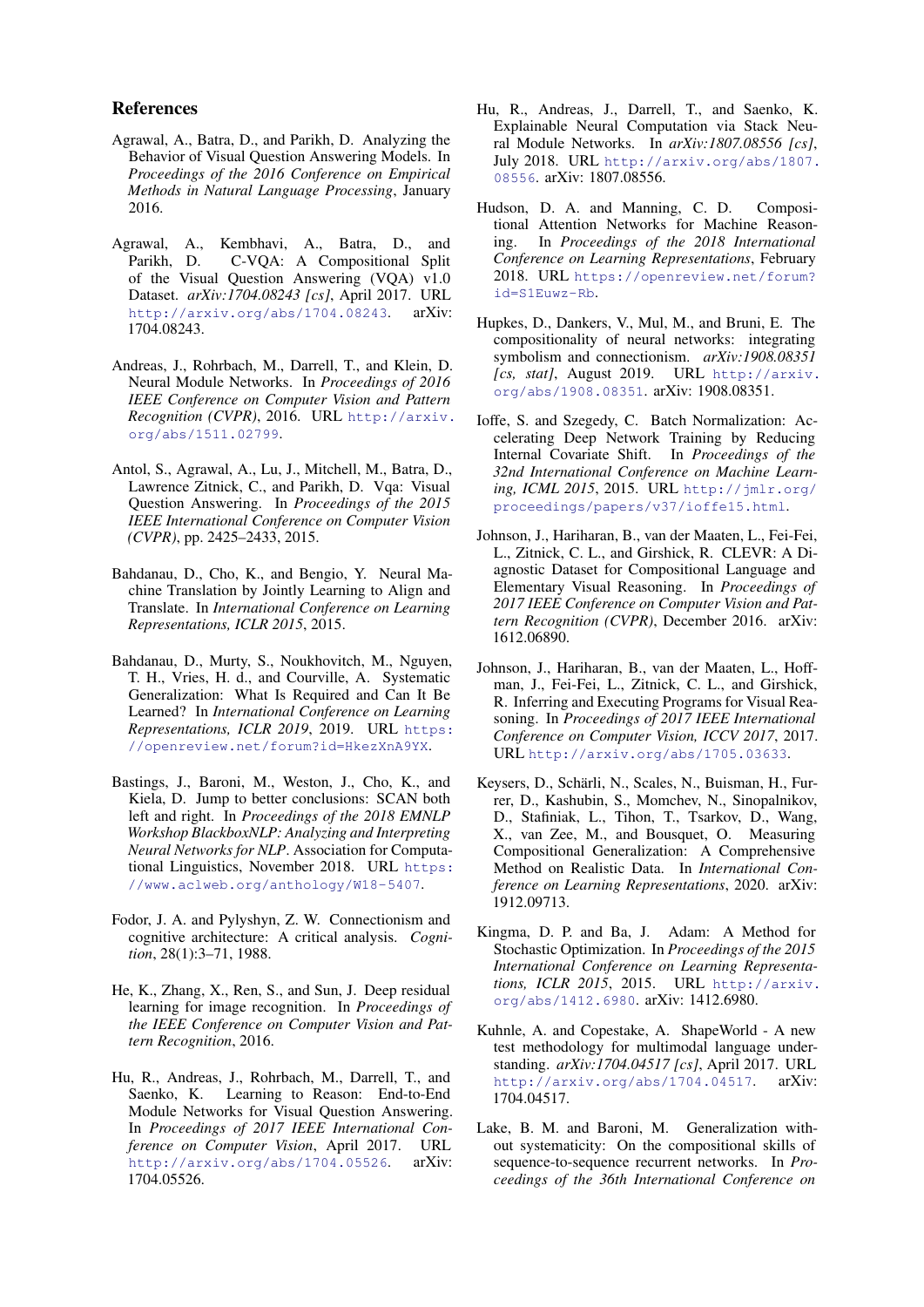*Machine Learning*, 2018. URL [http://arxiv.](http://arxiv.org/abs/1711.00350) [org/abs/1711.00350](http://arxiv.org/abs/1711.00350). arXiv: 1711.00350.

- <span id="page-9-6"></span>Loula, J., Baroni, M., and Lake, B. M. Rearranging the Familiar: Testing Compositional Generalization in Recurrent Networks. In *Proceedings of the 2018 BlackboxNLP EMNLP Workshop*, July 2018. URL <https://arxiv.org/abs/1807.07545>.
- <span id="page-9-2"></span>Mascharka, D., Tran, P., Soklaski, R., and Majumdar, A. Transparency by Design: Closing the Gap Between Performance and Interpretability in Visual Reasoning. In *2018 IEEE Conference on Computer Vision and Pattern Recognition*, March 2018. URL <http://arxiv.org/abs/1803.05268>. arXiv: 1803.05268.
- <span id="page-9-1"></span>Perez, E., de Vries, H., Strub, F., Dumoulin, V., and Courville, A. Learning Visual Reasoning Without Strong Priors. *arXiv:1707.03017 [cs, stat]*, July 2017a. URL [http://arxiv.org/abs/1707.](http://arxiv.org/abs/1707.03017) [03017](http://arxiv.org/abs/1707.03017). arXiv: 1707.03017.
- <span id="page-9-5"></span>Perez, E., Strub, F., de Vries, H., Dumoulin, V., and Courville, A. FiLM: Visual Reasoning with a General Conditioning Layer. In *In Proceedings of the 2017 AAAI Conference on Artificial Intelligence*, 2017b. URL [http://arxiv.org/abs/](http://arxiv.org/abs/1709.07871) [1709.07871](http://arxiv.org/abs/1709.07871).
- <span id="page-9-7"></span>Russin, J., Jo, J., and O'Reilly, R. C. Compositional generalization in a deep seq2seq model by separating syntax and semantics. *arXiv:1904.09708 [cs, stat]*, April 2019. URL [http://arxiv.org/abs/](http://arxiv.org/abs/1904.09708) [1904.09708](http://arxiv.org/abs/1904.09708). arXiv: 1904.09708.
- <span id="page-9-0"></span>Santoro, A., Raposo, D., Barrett, D. G. T., Malinowski, M., Pascanu, R., Battaglia, P., and Lillicrap, T. A simple neural network module for relational reasoning. In *Advances in Neural Information Processing Systems 31*, June 2017. URL [http://arxiv.org/](http://arxiv.org/abs/1706.01427) [abs/1706.01427](http://arxiv.org/abs/1706.01427). arXiv: 1706.01427.
- <span id="page-9-4"></span>Sutskever, I., Vinyals, O., and Le, Q. V. Sequence to Sequence Learning with Neural Networks. In *Advances in Neural Information Processing Systems 27*, pp. 3104–3112, 2014.
- <span id="page-9-3"></span>Yi, K., Wu, J., Gan, C., Torralba, A., Kohli, P., and Tenenbaum, J. B. Neural-Symbolic VQA: Disentangling Reasoning from Vision and Language Understanding. *Advances in Neural Information Processing Systems 31: NeurIPS 2018*, October 2018. URL <http://arxiv.org/abs/1810.02338>. arXiv: 1810.02338.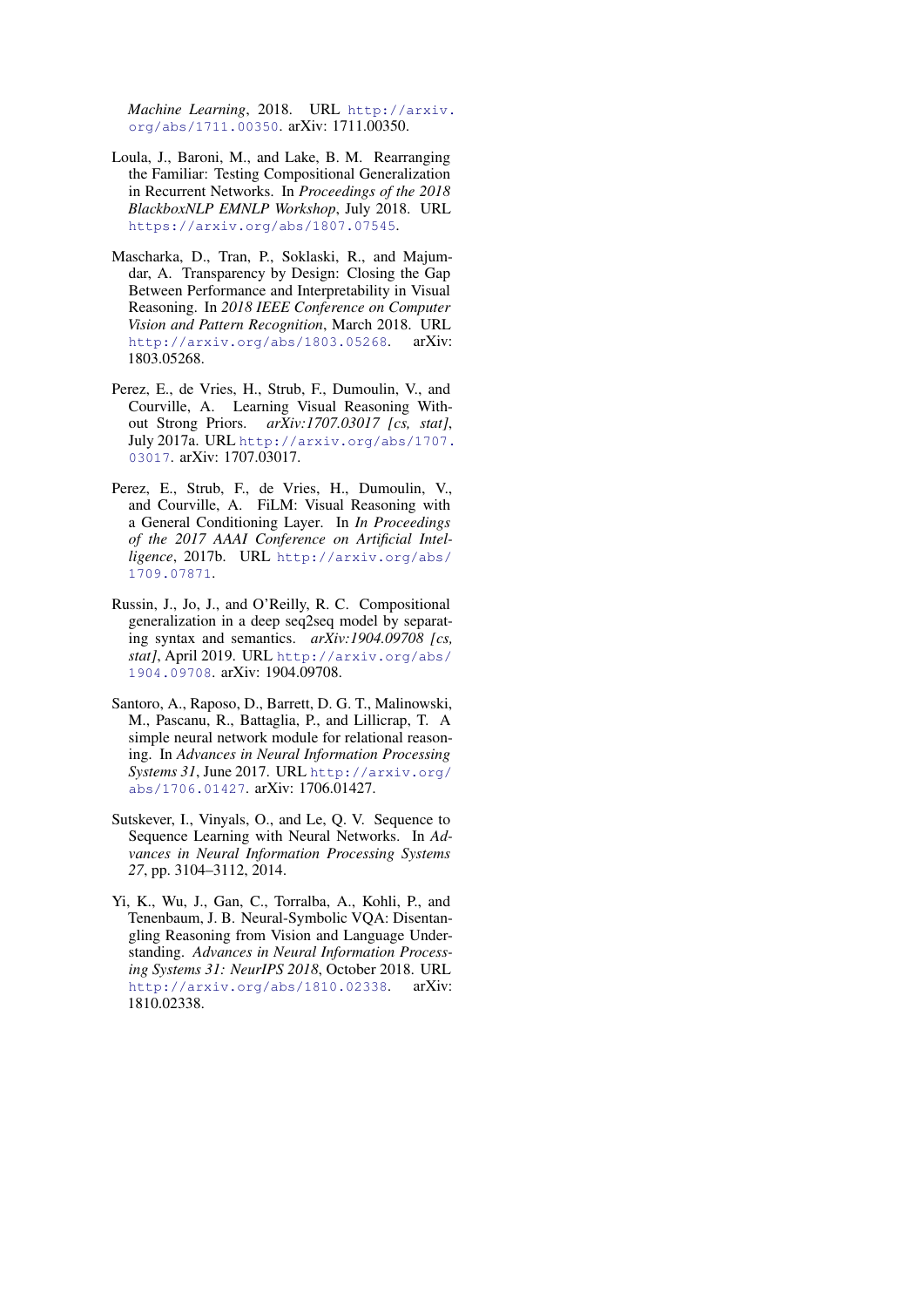# <span id="page-10-0"></span>A The CLEVR DSL and CLOSURE Programs Expressed In It

The DSL functions that implement meanings of referring expressions operate on sets of objects, where each object is represented by the values of its four properties (shape, color, size and material) and its spatial coordinates. *Filter* functions filter the input set of objects by the value of a property (e.g. "filter color[brown]", "filter shape[cube]"), and *relations* return a set of all other objects that are related to the given object. The two kinds of relations in the DSL correspond to the spatial and matching predicates that we discussed above. Namely, there are spatial relations: ("relate[left]", "relate[right]", ...) and matching relations ("same\_shape", "same\_color", ...). The subprograms that correspond to the REs consist of chained filters and relations, as well as set union and set intersection functions in the case of logical REs<sup>[3](#page-10-3)</sup>. The wider use of matching predicates that distinguishes CLOSURE questions from CLEVR ones translates into matching relations appearing in more diverse kinds of programs than in CLEVR. For example, in program P3 in Figure [2](#page-1-0) the relation "same size" appears in the same program with the function "equal color", a combination that would not be possible in CLEVR. Hence, to succeed on CLOSURE, the NMN models have to learn modules which can be arbitrarily recombined with each other.

## <span id="page-10-1"></span>B Memory-Attention-Composition (MAC) Model

In the MAC approach by [\(Hudson & Manning,](#page-8-4) [2018\)](#page-8-4), the input and control components of the model first produce a sequence of control vectors  $c_i$  from the question q. A visual attention component (called the read unit in the original paper) is then recurrently applied to a preprocessed version  $h_x$  of the image x. The *i*-th application of the read unit is conditioned on the respective control vector  $c_i$  and on a memory  $m<sub>i</sub>$  of the unit's outputs at the previous steps:

# <span id="page-10-2"></span>C Tabular CLOSURE Results

<span id="page-10-4"></span>

|                      | model                | and_mat_spa     | or_mat          | or_mat_spa     |                 |
|----------------------|----------------------|-----------------|-----------------|----------------|-----------------|
|                      | <b>FiLM</b>          | $41.4 \pm 18$   | $34.4 \pm 11$   | $35.2 \pm 5.5$ |                 |
|                      | MAC                  | $63.7 \pm 25$   | $75.2 \pm 13$   | $70.4 \pm 15$  |                 |
|                      | NS-VQA               | $33.3 \pm 18$   | $69.5 \pm 28$   | $50.4 \pm 27$  |                 |
|                      | PG-Tensor-NMN        | $37.6 \pm 17$   | $34.1 \pm 8.1$  | $25.5 \pm 11$  |                 |
|                      | <b>PG-Vector-NMN</b> | $32.5 \pm 17$   | $64.9 \pm 25$   | $47.4 \pm 23$  |                 |
|                      | GT-Tensor-NMN        | $64.9 \pm 2$    | $44.8 \pm 6.8$  | $47.9 \pm 5.8$ |                 |
|                      | GT-Vector-NMN        | $86.3 \pm 2.5$  | $91.5 \pm 0.77$ | $88.6 \pm 1.2$ |                 |
|                      |                      |                 |                 |                |                 |
| model                | embed_spa_mat        | embed_mat_spa   |                 | compare_mat    | compare_mat_spa |
| <b>FiLM</b>          | $93.4 \pm 2$         | $62 \pm 11$     | $66.2 \pm 8.5$  |                | $65.8 \pm 5$    |
| MAC                  | $99 \pm 0.15$        | $76.8 \pm 11$   | $65.3 \pm 8.6$  |                | $66.2 \pm 6.4$  |
| NS-VQA               | $98.3 \pm 5$         | $97.3 \pm 4.6$  | $96.1 \pm 6.2$  |                | $95.4 \pm 6.7$  |
| PG-Tensor-NMN        | $95.6 \pm 5.6$       | $79.8 \pm 1.4$  | $89.2 \pm 2.3$  |                | $89.8 \pm 2.7$  |
| <b>PG-Vector-NMN</b> | $97.2 \pm 3.9$       | $97.3 \pm 2.4$  | $95.3 \pm 5.7$  |                | $94.4 \pm 6.4$  |
| GT-Tensor-NMN        | $98.1 \pm 0.38$      | $79.3 \pm 0.83$ | $90.7 \pm 1.8$  |                | $91.2 \pm 1.9$  |

See Table [1](#page-10-4) for zero-shot results, Table [2](#page-11-1) for few-shot results, and Table [3](#page-12-0) for the target performances for all CLOSURE tests.

Table 1: Zero-shot performance of all models on CLOSURE tests. Reported is the mean accuracy and its standard deviation.

<span id="page-10-3"></span> $3$ The "unique" function also frequently appears in the subprograms that correspond to REs. Its only role is to raise an exception if its input is not a singleton set.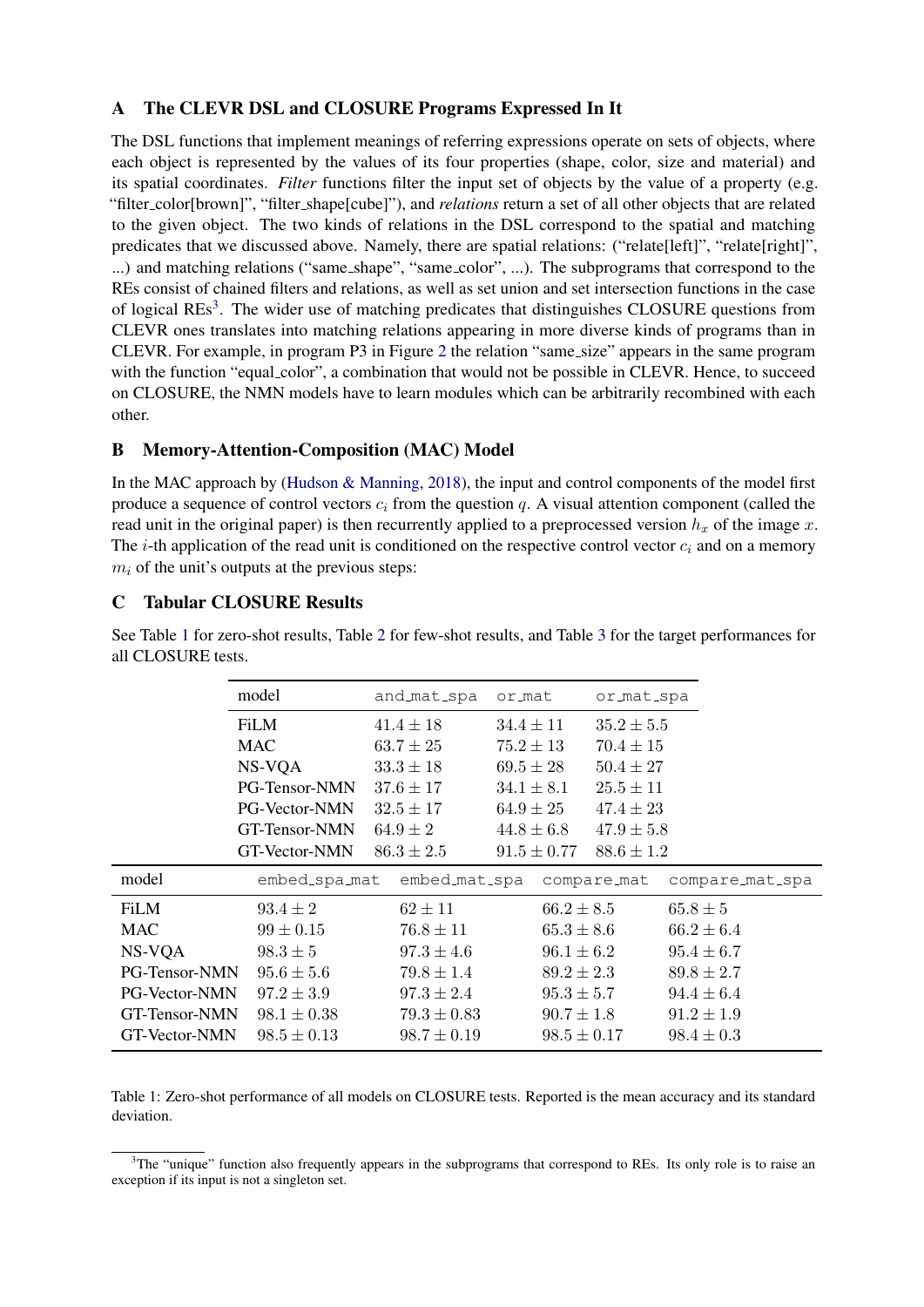<span id="page-11-1"></span>

| model                  |                        |              | and_mat_spa<br>ormat | or_mat_spa      |                 |
|------------------------|------------------------|--------------|----------------------|-----------------|-----------------|
|                        | $NS-VQA$ (strong)      |              | $100 \pm 0.026$      | $100 \pm 0.079$ |                 |
|                        | NS-VQA (weak)          |              | $99.8 \pm 0.38$      | $99.5 \pm 0.42$ |                 |
|                        | PG-Vector-NMN (strong) |              | $92.3 \pm 0.68$      | $89.9 \pm 1$    |                 |
|                        | PG-Vector-NMN(weak)    |              | $92.4 \pm 0.65$      | $89.5 \pm 1.1$  |                 |
| <b>MAC</b>             |                        | $93 \pm 3.3$ | $91.3 \pm 4.6$       | $88.4 \pm 5.5$  |                 |
|                        |                        |              |                      |                 |                 |
| model                  | embed_spa_mat          |              | embed_mat_spa        | compare_mat     | compare_mat_spa |
| NS-VQA (strong)        | 100                    | 100          |                      | 100             | 100             |
| NS-VQA (weak)          | $100 \pm 0.026$        |              | $99.9 \pm 0.24$      | $100 \pm 0.034$ | $99.8 \pm 0.24$ |
| PG-Vector-NMN (strong) | $98.5 \pm 0.21$        |              | $98.5 \pm 0.26$      | $98.3 \pm 0.29$ | $98.3 \pm 0.31$ |
| PG-Vector-NMN(weak)    | $98.4 \pm 0.26$        |              | $98.5 \pm 0.17$      | $98.4 \pm 0.37$ | $98.2 \pm 0.29$ |

Table 2: Performance of several models on CLOSURE tests after finetuning on 252 CLOSURE examples, 36 from each family. Reported is the mean accuracy and its standard deviation.

## D Results for the original MAC implementation

To validate our conclusions, we also tried to measure performance of the reference MAC implementation by [Hudson & Manning](#page-8-4) [\(2018\)](#page-8-4) on CLOSURE tests. We ran the codes 10 times using the default configuration. The results are reported in Table [4.](#page-12-1) While some accuracy differences are statistical significant (e.g. or mat), these results would lead to same conclusions as the ones that we obtained by using the approximate reimplementation by [Bahdanau et al.](#page-8-7) [\(2019\)](#page-8-7). The latter was more convenient for us to use because it is written using the framework that we use for all other models, namely PyTorch.

## E CLEVR results

In Table [5](#page-13-2) we report the accuracies on the CLEVR validation test for all the models that we consider in this study (including the ones introduced below in Appendix [H\)](#page-13-1).

### <span id="page-11-0"></span>F Further details on CLOSURE and baseline questions

The exact CLOSURE templates can be found in Figure [5.](#page-13-3) The templates for the baseline questions, that is CLEVR questions that are most similar to CLOSURE ones, can be found in Figure [6.](#page-14-0) The slots in the templates should be understood as follows:

- the slots  $\langle A \rangle$  and  $\langle Q \rangle$  will be filled by names of CLEVR properties, such as "shape", "size", "color" and "material"
- the slots  $\langle Z \rangle$ ,  $\langle C \rangle$ ,  $\langle M \rangle$  and  $\langle S \rangle$  will be either left blank or filled by words that characterize objects' properties, such as "big", "small", "yellow", "rubber", "cube", etc.
- the  $\langle R \rangle$  slots will be filled with spatial words, such as "left of", "right of", "behind" or "in front of".

In some templates fragments of text are in square brackets; those are optional and will be discarded with 50% probability.

We generate the questions from the templates in two stages. At the first stage, we fill the  $\langle A \rangle$  and  $\langle O \rangle$ slots, and at the second stage we use CLEVR question generation code to fill the rest. The two-stage procedure is required because the original generation engine does not support  $\langle A \rangle$  and  $\langle Q \rangle$  slots; instead, CLEVR authors wrote unique templates for each property that is queried (the purpose of  $\langle Q \rangle$ ) or used to refer to objects (the purpose of  $\langle A \rangle$ ).

We used CLEVR generation code mostly as is, with the exception of two important modifications. First, we restricted the answers of counting questions to be either 1, 2 or 3, and also applied more aggressive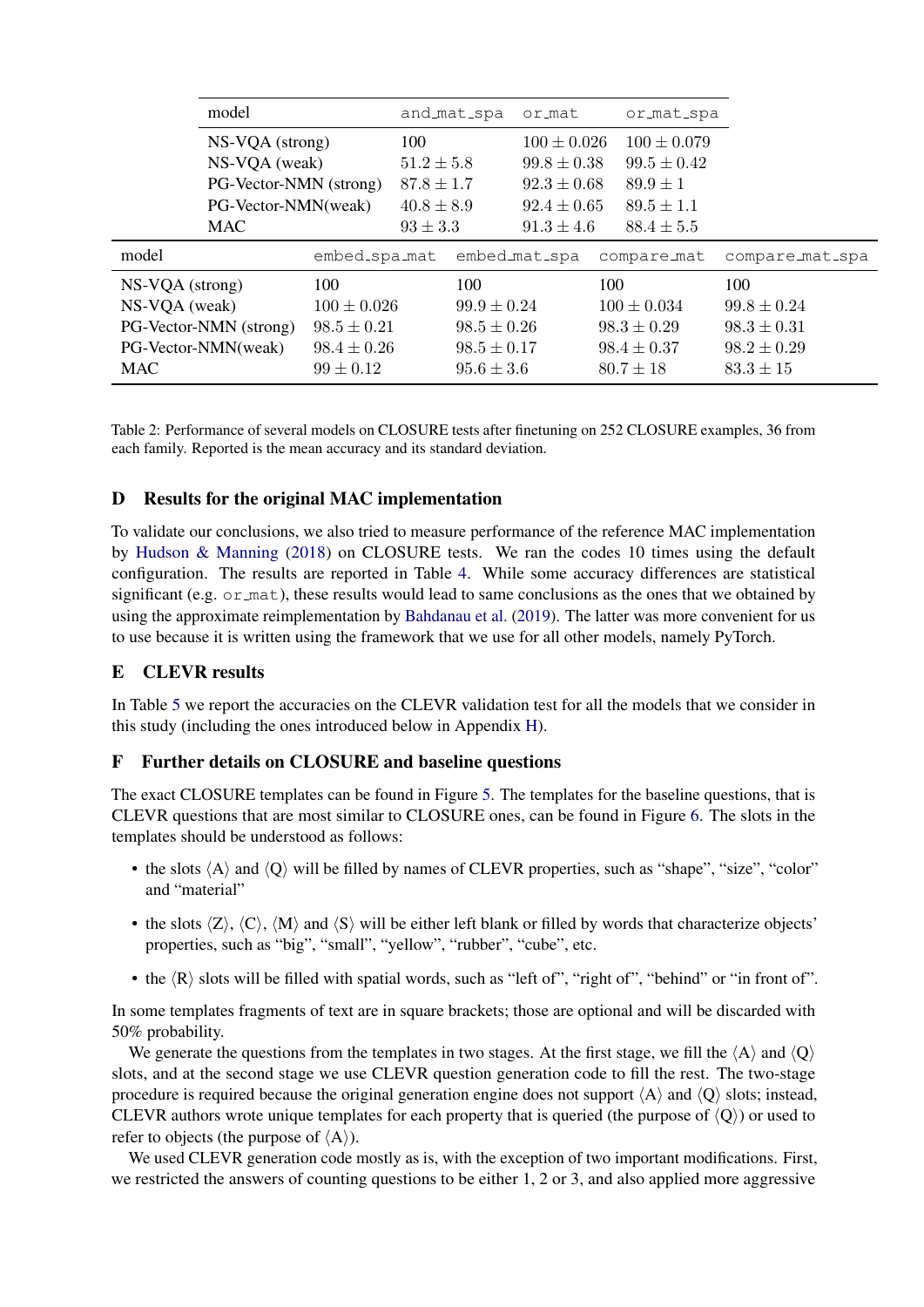<span id="page-12-0"></span>

|                      | model                | and_mat_spa     | or_mat           | or_mat_spa      |                 |
|----------------------|----------------------|-----------------|------------------|-----------------|-----------------|
|                      | <b>MAC</b>           | $98.9 \pm 0.35$ | $95.3 \pm 0.62$  | $91.6 \pm 2.6$  |                 |
|                      | FiLM                 | $96.1 \pm 1.6$  | $91 \pm 0.99$    | $75 \pm 2.1$    |                 |
|                      | NS-VOA               |                 | $100 \pm 0.0088$ | 100             |                 |
|                      | PG-Tensor-NMN        | $99 \pm 0.3$    | $94.4 \pm 0.67$  | $93.1 \pm 0.62$ |                 |
|                      | PG-Vector-NMN        | $98.1 \pm 0.33$ | $92.7 \pm 1.1$   | $89.9 \pm 1.3$  |                 |
|                      | <b>GT-Tensor-NMN</b> | $99 \pm 0.3$    | $94.4 \pm 0.67$  | $93.1 \pm 0.62$ |                 |
|                      | GT-Vector-NMN        | $98.1 \pm 0.33$ | $92.7 \pm 1.1$   | $89.9 \pm 1.3$  |                 |
|                      |                      |                 |                  |                 |                 |
| model                | embed_spa_mat        | embed_mat_spa   |                  | compare_mat     | compare_mat_spa |
| <b>MAC</b>           | $98.8 \pm 0.56$      | $98.8 \pm 0.56$ | $99.2 \pm 0.15$  |                 | $98.9 \pm 0.27$ |
| <b>FiLM</b>          | $98.5 \pm 0.54$      | $98.5 \pm 0.54$ | $98.9 \pm 0.39$  |                 | $97.7 \pm 0.76$ |
| NS-VQA               | 100                  | 100             | 100              |                 | 100             |
| PG-Tensor-NMN        | $98.3 \pm 0.81$      | $98.3 \pm 0.81$ | $99.2 \pm 0.32$  |                 | $98.9 \pm 0.17$ |
| <b>PG-Vector-NMN</b> | $98.5 \pm 0.53$      | $98.5 \pm 0.53$ | $99.4 \pm 0.17$  |                 | $98.9 \pm 0.24$ |
| GT-Tensor-NMN        | $98.3 \pm 0.81$      | $98.3 \pm 0.81$ | $99.2 \pm 0.32$  |                 | $98.9 \pm 0.17$ |

Table 3: Models' performance on CLEVR questions that are the closest to a given CLOSURE test (see Appendix [F](#page-11-0) for additional details regarding the closest questions for  $\sigma$  mat and  $\sigma$  mat spa). Reported is the mean accuracy and its standard deviation.

<span id="page-12-1"></span>

| model                                                                         | and_mat_spa                      | or_mat                          | or_mat_spa                       |                                  |
|-------------------------------------------------------------------------------|----------------------------------|---------------------------------|----------------------------------|----------------------------------|
| reimpl. by (Bahdanau et al., 2019)                                            | $63.7 \pm 25$                    | $75.2 \pm 13$                   | $70.4 \pm 15$                    |                                  |
| original by (Hudson & Manning, 2018)                                          | $77.1 \pm 11$                    | $57.8 \pm 7.7$                  | $55.3 \pm 6.3$                   |                                  |
| model                                                                         | embed_spa_mat embed_mat_spa      |                                 | compare_mat                      | compare_mat                      |
| reimpl. by (Bahdanau et al., 2019)<br>original by (Hudson $\&$ Manning, 2018) | $99 \pm 0.15$<br>$98.6 \pm 0.89$ | $76.8 \pm 11$<br>$69.5 \pm 7.5$ | $65.3 \pm 8.6$<br>$65.1 \pm 5.3$ | $66.2 \pm 6.4$<br>$64.3 \pm 3.1$ |
|                                                                               |                                  |                                 |                                  |                                  |

Table 4: Comparison between CLOSURE accuracies of two MAC implementation, the original one by [Hudson &](#page-8-4) [Manning](#page-8-4) [\(2018\)](#page-8-4), and the reimplementation by [Bahdanau et al.](#page-8-7) [\(2019\)](#page-8-7)

rejection sampling to make these answers equally likely. We did so because the distribution of answers to counting questions in CLEVR is skewed, and answers of 4 and more are very unlikely. Instead of trying to replicate the original skewed answer distribution, we chose to enforce uniformity among those answers (that is 1, 2 and 3) that do have a significant probability in CLEVR. We did not allow 0 as the answer because due to implementation details, CLEVR questions that contain logical "or" and a complex spatial RE never have 0 as the answer. Overall, with our modifications to generation of counting questions we tried to put side the irrelevant confounding factors and focus on the impact of replacing a spatial RE with a matching one. To compute the appropriate target performance for  $\sigma r$  mat and  $\sigma r$  mat spa, we generated new questions from the closest original CLEVR templates but using the modified version of the generation code.

The second modification concerns the question degeneracy check that is described in the appendix of [\(Johnson et al.,](#page-8-2) [2016\)](#page-8-2). In the reference question generation code it is only applied to programs with spatial relations. We modified the code to also apply the degeneracy check to matching relations.

A minor issue with compare mat and compare mat spa questions is that the word "another" can be used in cases where it is not required, e.g. "... another cube that is the same size as the sphere". CLEVR generation code removes "another" in such cases, but we found it hard to extend this feature to CLOSURE questions in a maintainable way. In our preliminary experiments we found the proper handling of "another" does not change results of zero-shot experiments. We also experimented with removing the word "is"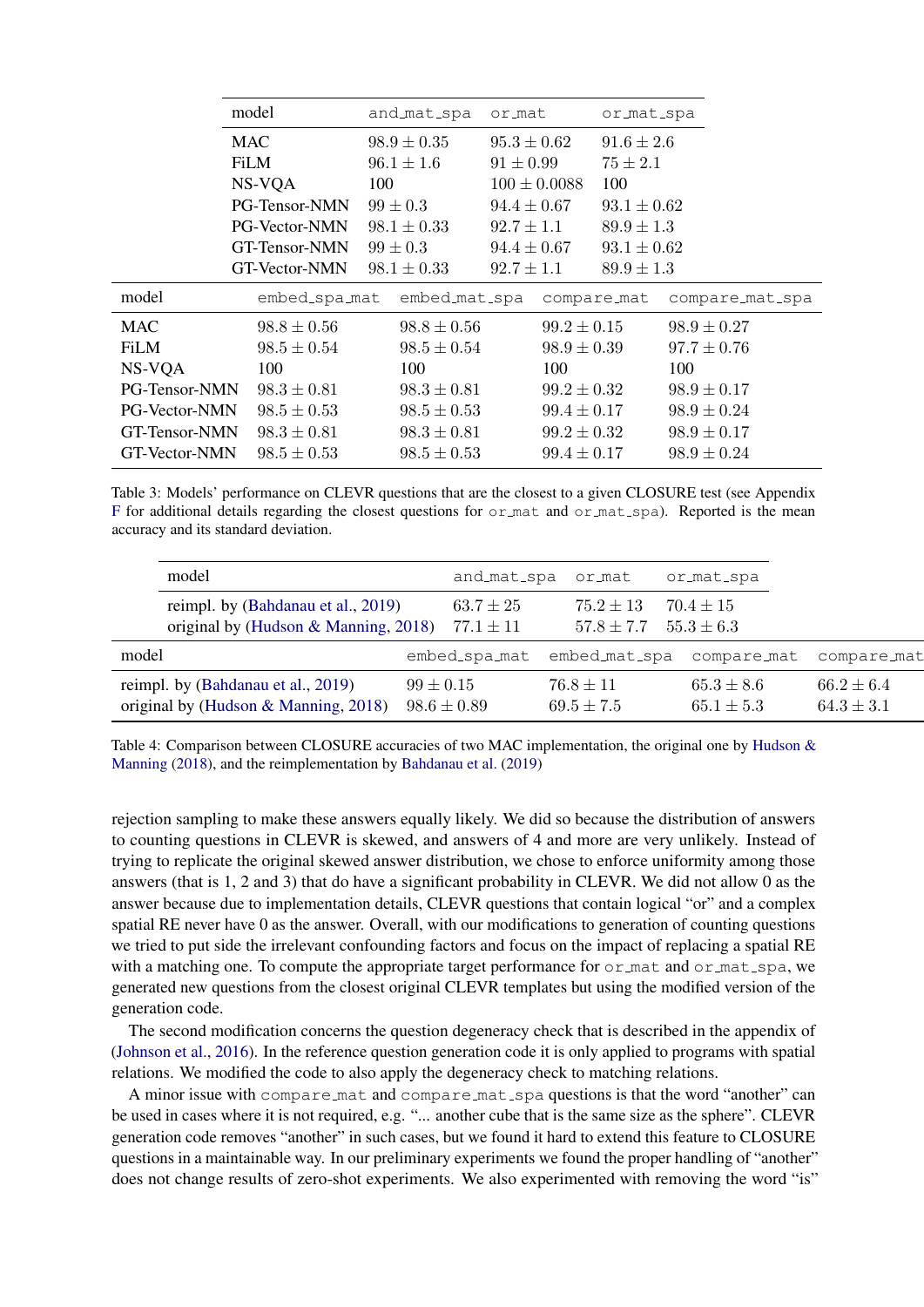<span id="page-13-2"></span>

| model                     | <b>CLEVR</b> accuracy |
|---------------------------|-----------------------|
| <b>MAC</b>                | $98.5 \pm 0.11$       |
| FiLM                      | $97 \pm 0.56$         |
| NS-VQA                    | $100 \pm 0.00021$     |
| PG-Tensor-NMN             | $97.9 \pm 0.052$      |
| <b>PG-Vector-NMN</b>      | $98 \pm 0.066$        |
| <b>GT-Tensor-NMN</b>      | $97.9 \pm 0.052$      |
| <b>GT-Vector-NMN</b>      | $98 \pm 0.066$        |
| GT-Tensor-NMN-Shortcuts   | $98 \pm 0.079$        |
| <b>GT-Tensor-NMN-FiLM</b> | $94.8 \pm 1.7$        |

Table 5: CLEVR validation accuracies for all models

- <span id="page-13-3"></span>• **embed\_spa\_mat** Is there a  $\langle Z \rangle \langle C \rangle \langle M \rangle \langle S \rangle$  that is the same  $\langle A \rangle$  as the  $\langle Z2 \rangle \langle C2 \rangle \langle M2 \rangle \langle S2 \rangle \langle R \rangle$ the  $\langle Z3 \rangle$   $\langle C3 \rangle$   $\langle M3 \rangle$   $\langle S3 \rangle$ ?
- **embed\_mat\_spa** Is there a  $\langle Z \rangle \langle C \rangle \langle M \rangle \langle S \rangle \langle R \rangle$  the  $\langle Z2 \rangle \langle C2 \rangle \langle M2 \rangle \langle S2 \rangle$  that is the same  $\langle A \rangle$  as  $\langle Z3 \rangle$   $\langle C3 \rangle$   $\langle M3 \rangle$   $\langle S3 \rangle$ ?
- **compare mat** There is another  $\langle Z \rangle \langle C \rangle \langle M \rangle \langle S \rangle$  that is the same  $\langle A \rangle$  as the  $\langle Z2 \rangle \langle C2 \rangle \langle M2 \rangle \langle S2 \rangle$ ; does it have the same  $\langle Q \rangle$  as the  $\langle Z3 \rangle$   $\langle C3 \rangle$   $\langle M3 \rangle$   $\langle S3 \rangle$ ?
- **compare mat** spa There is another  $\langle Z \rangle \langle C \rangle \langle M \rangle \langle S \rangle$  that is the same  $\langle A \rangle$  as the  $\langle Z2 \rangle \langle C2 \rangle \langle M2 \rangle$  $\langle S2 \rangle$ ; does it have the same  $\langle Q \rangle$  as the  $\langle Z3 \rangle$   $\langle C3 \rangle$   $\langle M3 \rangle$   $\langle S3 \rangle$  [that is]  $\langle R2 \rangle$  the  $\langle Z4 \rangle$   $\langle C4 \rangle$   $\langle M4 \rangle$   $\langle S4 \rangle$ ?
- **and mat** spa What is the  $\langle Q \rangle$  of the  $\langle Z \rangle$   $\langle C \rangle$   $\langle M \rangle$   $\langle S \rangle$  that is  $\langle R2 \rangle$  the  $\langle Z2 \rangle$   $\langle C2 \rangle$   $\langle M2 \rangle$   $\langle S2 \rangle$  and is the same  $\langle A \rangle$  as the  $\langle Z3 \rangle$   $\langle C3 \rangle$   $\langle M3 \rangle$   $\langle S3 \rangle$ ?
- **or mat** How many things are [either]  $\langle Z \rangle \langle C \rangle \langle M \rangle \langle S \rangle$ s or  $\langle Z \rangle \langle C \rangle \langle M \rangle \langle S \rangle$ s that are the same  $\langle A \rangle$  as the  $\langle Z3 \rangle$   $\langle C3 \rangle$   $\langle M3 \rangle$   $\langle S3 \rangle$ ?
- **or mat** spa How many things are [either]  $\langle Z \rangle \langle C \rangle \langle M \rangle \langle S \rangle$  [that are]  $\langle R \rangle$  the  $\langle Z2 \rangle \langle C2 \rangle \langle M2 \rangle$  $\langle S2 \rangle$  or  $\langle Z3 \rangle$   $\langle C3 \rangle$   $\langle M3 \rangle$   $\langle S3 \rangle$ s that are the same  $\langle A \rangle$  as the  $\langle Z4 \rangle$   $\langle C4 \rangle$   $\langle M4 \rangle$   $\langle S4 \rangle$ ?

Figure 5: CLOSURE templates.

from "... and is the same  $\langle A \rangle$  ..." in the and mat spa template to make it more similar to the closest CLEVR questions, in which "and" combines prepositional phrases (i.e. "... that is left of the cube and right of the sphere"). Likewise, we saw no influence on the zero-shot results.

### <span id="page-13-0"></span>G Training Details

We train all models using the Adam optimizer [\(Kingma & Ba,](#page-8-19) [2015\)](#page-8-19) with the hyperparameters  $\beta_1 = 0.9$ ,  $\beta_2 = 0.999$ ,  $\epsilon = 10^{-8}$ . The learning rate, the weight decay and the batch size varied across models, the exact values can be found in Table [6.](#page-14-1)

### <span id="page-13-1"></span>H Vector-NMN

See Figure [8](#page-15-0) for a visual explanation of the Vector-NMN architecture.

We conducted additional experiments to better understand why Vector-NMN outperforms Tensor-NMN. First, we considered a module architecture that differs from Tensor-NMN in that every module takes the image representation  $h_x$  as an additional input. We called this model Tensor-NMN-Shortcut. Second, we evaluated a module architecture that is similar to Vector-NMN, but in which the module output  $h_i$  is not max-pooled and remains a 3D tensor. To feed  $h_i$  as an input to downstream modules, we concatenated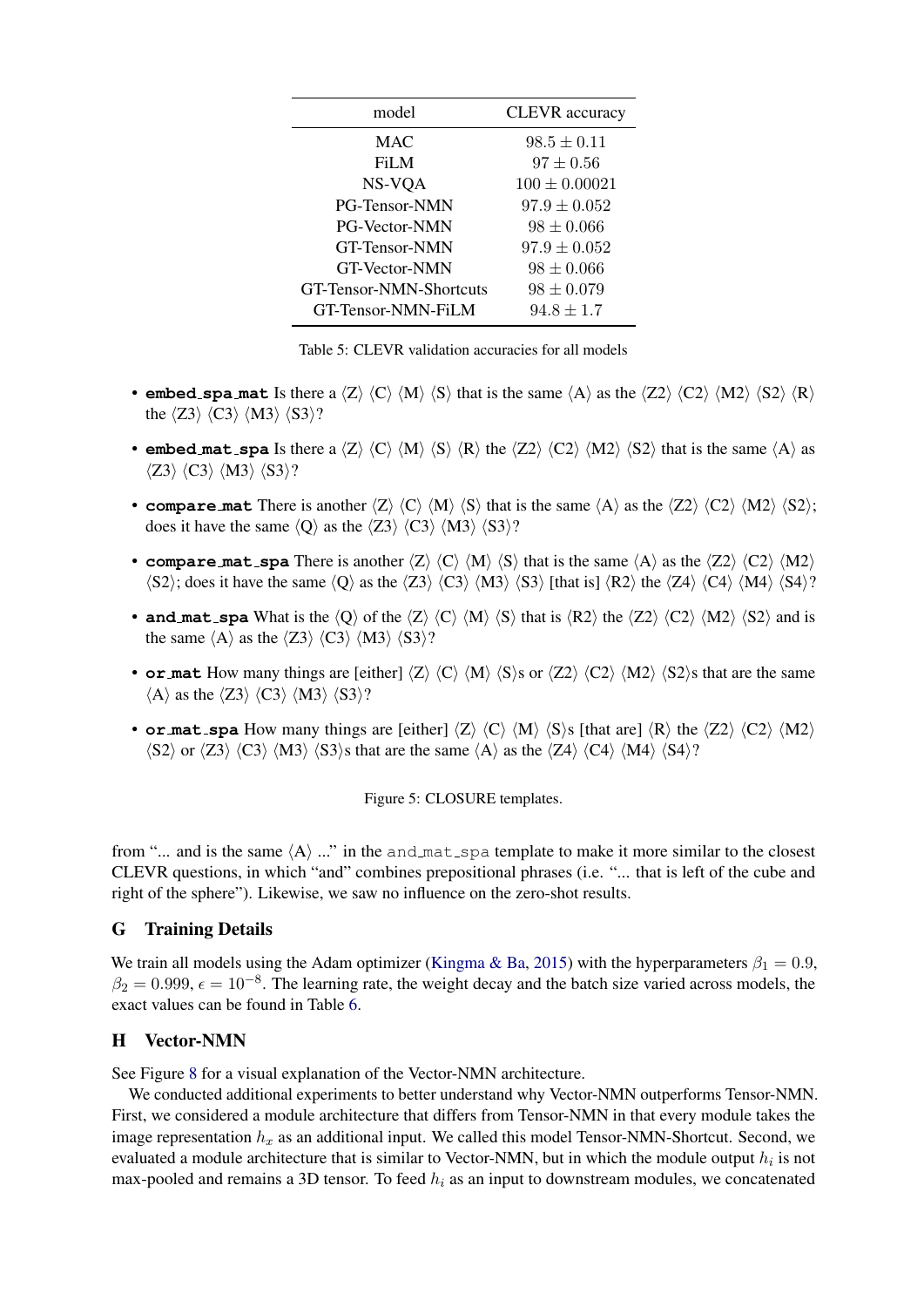- <span id="page-14-0"></span>• **embed\_spa\_mat** Is there a  $\langle Z \rangle \langle C \rangle \langle M \rangle \langle S \rangle$  [that is]  $\langle R \rangle$  the  $\langle Z2 \rangle \langle C2 \rangle \langle M2 \rangle \langle S2 \rangle$  [that is]  $\langle R2 \rangle$ the  $\langle Z3 \rangle$   $\langle C3 \rangle$   $\langle M3 \rangle$   $\langle S3 \rangle$ ?
- **embed mat** spa Is there a  $\langle Z \rangle \langle C \rangle \langle M \rangle \langle S \rangle$  [that is]  $\langle R \rangle$  the  $\langle Z2 \rangle \langle C2 \rangle \langle M2 \rangle \langle S2 \rangle$  [that is]  $\langle R2 \rangle$ the  $\langle Z3 \rangle$   $\langle C3 \rangle$   $\langle M3 \rangle$   $\langle S3 \rangle$ ?
- **compare** mat There is a  $\langle Z \rangle \langle C \rangle \langle M \rangle \langle S \rangle$  [that is]  $\langle R \rangle$  the  $\langle Z2 \rangle \langle C2 \rangle \langle M2 \rangle \langle S2 \rangle$ ; does it have the same  $\langle Q \rangle$  as the  $\langle Z3 \rangle$   $\langle C3 \rangle$   $\langle M3 \rangle$   $\langle S3 \rangle$ ?
- **compare mat spa** There is a  $\langle Z \rangle \langle C \rangle \langle M \rangle \langle S \rangle$  [that is]  $\langle R \rangle$  the  $\langle Z2 \rangle \langle C2 \rangle \langle M2 \rangle \langle S2 \rangle$ ; does it have the same  $\langle Q \rangle$  as the  $\langle Z3 \rangle$   $\langle C3 \rangle$   $\langle M3 \rangle$   $\langle S3 \rangle$  [that is]  $\langle R2 \rangle$  the  $\langle Z4 \rangle$   $\langle C4 \rangle$   $\langle M4 \rangle$   $\langle S4 \rangle$ ?
- **and mat** spa What is the  $\langle Q \rangle$  of the  $\langle Z \rangle$   $\langle C \rangle$   $\langle M \rangle$   $\langle S \rangle$  that is [both]  $\langle R \rangle$  the  $\langle Z2 \rangle$   $\langle C2 \rangle$   $\langle M2 \rangle$   $\langle S2 \rangle$ and  $\langle R2 \rangle$  the  $\langle Z3 \rangle$   $\langle C3 \rangle$   $\langle M3 \rangle$   $\langle S3 \rangle$ ?
- **or mat** How many things are [either]  $\langle Z \rangle \langle C \rangle \langle M \rangle \langle S \rangle$ s or  $\langle Z \rangle \langle C \rangle \langle M \rangle \langle S \rangle$ s [that are]  $\langle R \rangle$  the  $\langle Z3 \rangle$   $\langle C3 \rangle$   $\langle M3 \rangle$   $\langle S3 \rangle$ ?
- **or mat** spa How many things are [either]  $\langle Z \rangle \langle C \rangle \langle M \rangle \langle S \rangle$ s [that are]  $\langle R \rangle$  the  $\langle Z2 \rangle \langle C2 \rangle \langle M2 \rangle$  $\langle S2 \rangle$  or  $\langle Z3 \rangle$   $\langle C3 \rangle$   $\langle M3 \rangle$   $\langle S3 \rangle$ s [that are]  $\langle R2 \rangle$  the  $\langle Z4 \rangle$   $\langle C4 \rangle$   $\langle M4 \rangle$   $\langle S4 \rangle$ ?

Figure 6: Baseline CLEVR templates.

<span id="page-14-1"></span>

| model                 | learning rate     | weight decay | batch size | training iterations | $#$ of runs |
|-----------------------|-------------------|--------------|------------|---------------------|-------------|
| <b>MAC</b>            | $10^{-4}$         | $10^{-5}$    | 64         | 1000000             | 10          |
| FiLM                  | $3 \cdot 10^{-4}$ | $10^{-5}$    | 64         | 500000              |             |
| Tensor-NMN            | $10^{-4}$         |              | 64         | 500000              |             |
| <b>Vector-NMN</b>     | $10^{-4}$         |              | 128        | 500000              | 10          |
| <b>PG</b>             | $7 \cdot 10^{-4}$ |              | 64         | 100000              | 10          |
| <b>PG (REINFORCE)</b> | $10^{-5}$         |              | 128        | 200000              | 10          |

Table 6: Key hyperparameters and training settings. "PG" stands for the program generator that we used in PG-Vector-NMN and PG-Tensor-NMN, as well as in the NS-VQA model. The "PG (REINFORCE)" row contains the hyperparameters that we used to fine-tune the program generator on CLOSURE examples. For explanation of other acronyms, see Section [3](#page-3-0) in the main text.